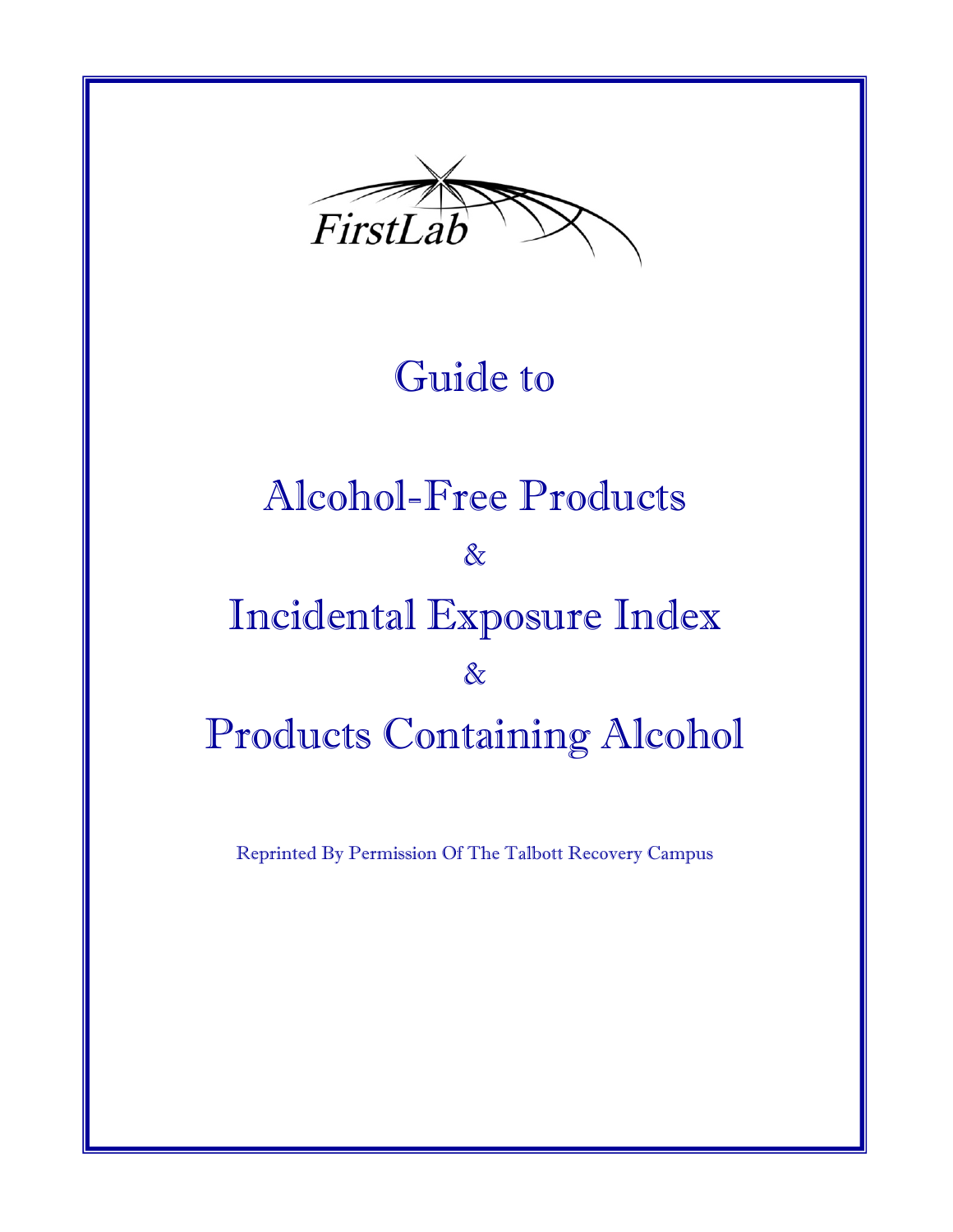#### **HOW TO USE THIS GUIDE**

FirstLab wishes to thank the Talbott Recovery Campus for granting FirstLab their permission to reprint and distribute this important guide.

This document was developed through a collaborative effort between some of the best minds in addiction care today, to help you make wise decisions concerning over-the-counter (OTC) or prescription medications and help you to avoid incidental exposure to alcohol which could threaten your hard won recovery.

Please remember that this guide is only intended as a quick reference and never as a substitute for the advice of your own personal physician. It is essential that you inform all of your personal physicians, dentists and other health care providers of your chemical dependency history so that medications can be prescribed safely and appropriately when they are deemed necessary. Never discontinue or make any changes in the doses of medication that you may have been prescribed. Doing so may result in unexpected problems such as withdrawal reactions, which in some cases can be life-threatening. The bottom line is that a recovering addict or alcoholic needs to become a good consumer. Remember that "Recovery Is Its Own Reward." Being healthy and regaining a happy life is your responsibility!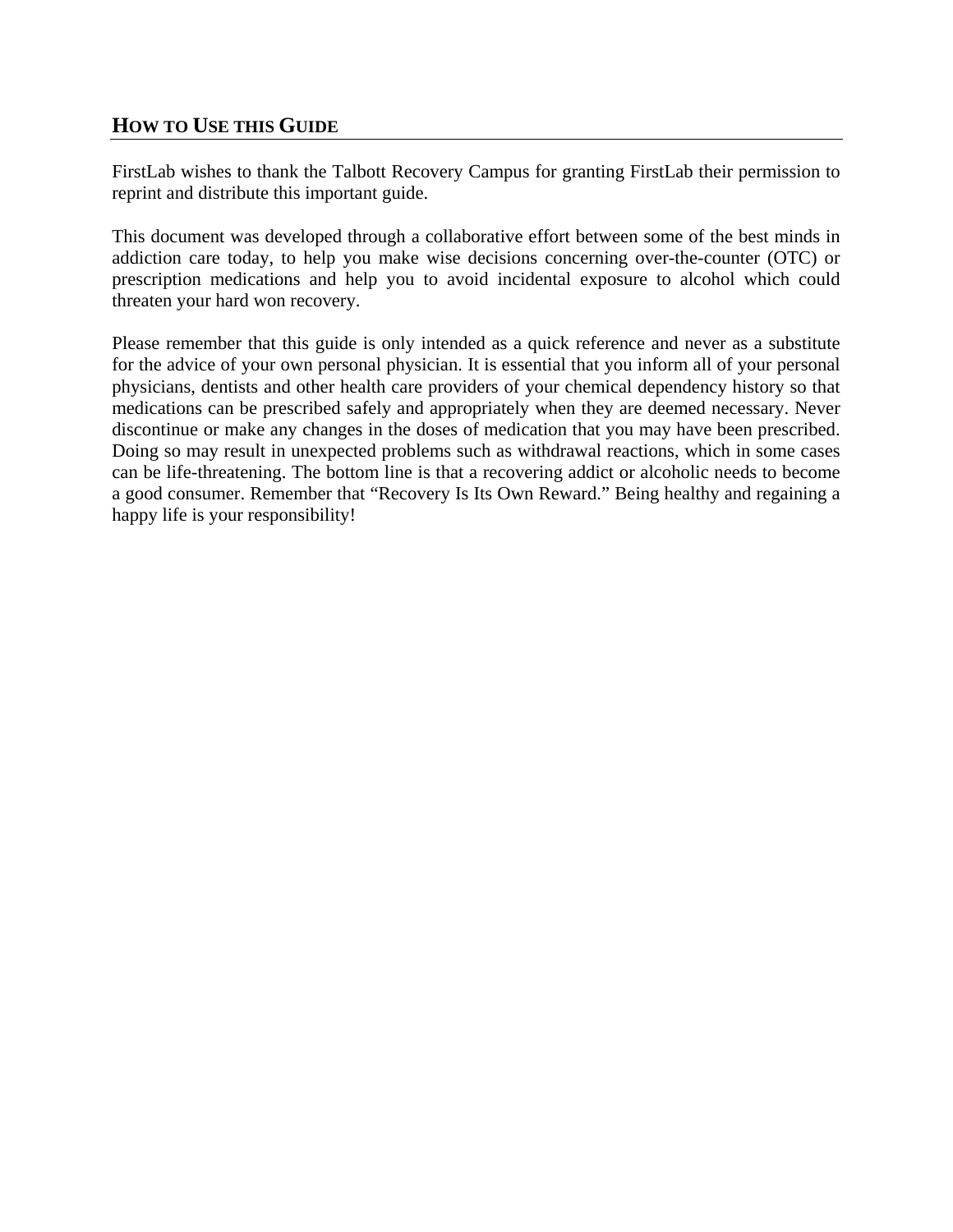**The following is a selection of alcohol-free products grouped by therapeutic category. The list is not comprehensive. Manufacturers change product ingredients and brand names frequently. Always check product labeling for definitive information on specific ingredients. Manufacturers are listed after each product name. Please note that some of these medications, while alcohol-free, do contain compounds with addiction liability and are thus Class B medications. Such products are preceded by an asterisk (\*).** 

### **Analgesics:**

| <b>Acetaminophen Infants Drops</b>                     | <b>Ivax</b>            |
|--------------------------------------------------------|------------------------|
| Actamin Maximum Strength Liquid (acetaminophen)        | <b>Cypress</b>         |
| <b>Addaprin Tablet</b> (ibuprofen)                     | <b>Dover</b>           |
| <b>Advil Children's Suspension (ibuprofen)</b>         | <b>Wyeth Consumer</b>  |
| <b>Aminofen Tablet</b> (acetaminophen)                 | <b>Dover</b>           |
| <b>Aminofen Max Tablet</b> (acetaminophen)             | <b>Dover</b>           |
| <b>APAP Elixir</b> (acetaminophen)                     | <b>Bio-Pharm</b>       |
| <b>Aspirtab Tablet</b> (aspirin)                       | <b>Dover</b>           |
| <b>Genapap Children Elixir (acetaminophen)</b>         | <b>Ivax</b>            |
| <b>Genapap Infant's Drops (acetaminophen)</b>          | <b>Ivax</b>            |
| <b>Motrin Children's Suspension (ibuprofen)</b>        | <b>McNeil Consumer</b> |
| <b>Motrin Infants' Suspension</b> (ibuprofen)          | <b>McNeil Consumer</b> |
| <b>Silapap Children's Elixir (acetaminophen)</b>       | <b>Silarx</b>          |
| <b>Silapap Infant's Drops (acetaminophen)</b>          | <b>Silarx</b>          |
| <b>Tylenol Children's Suspension (acetaminophen)</b>   | <b>McNeil Consumer</b> |
| <b>Tylenol Extra Strength Solution (acetaminophen)</b> | <b>McNeil Consumer</b> |
| <b>Tylenol Infant's Drops (acetaminophen)</b>          | <b>McNeil Consumer</b> |
| <b>Tylenol Infant's Suspension</b> (acetaminophen)     | <b>McNeil Consumer</b> |
|                                                        |                        |

### **Anti-Asthmatic Agents:**

| <b>Dilor-G Liquid (guaifenesin/dyphylline)</b>    | <b>Savage</b> |
|---------------------------------------------------|---------------|
| Elixophyllin-GG liquid (guaifenesin/theophylline) | Forest        |

### **Anti-Convulsants:**

| <b>Zarontin Syrup</b> (Ethosuximide) |  |
|--------------------------------------|--|
|--------------------------------------|--|

#### **Antiviral Agents:**

|  |  |  | <b>Epivir Oral Solution (Lamivudine)</b> |
|--|--|--|------------------------------------------|
|--|--|--|------------------------------------------|

**GlaxoSmithKline** 

**Pfizer** 

### **Cough/Cold/Allergy Preparations:**

| *Accuhist Pediatric Drops (brompheniramine/pseudoephedrine)                  | <b>Propst</b> |
|------------------------------------------------------------------------------|---------------|
| *Alka Seltzer Plus Day Cold (acetaminophen, dextromethorphan, phenylephrine) | <b>Bayer</b>  |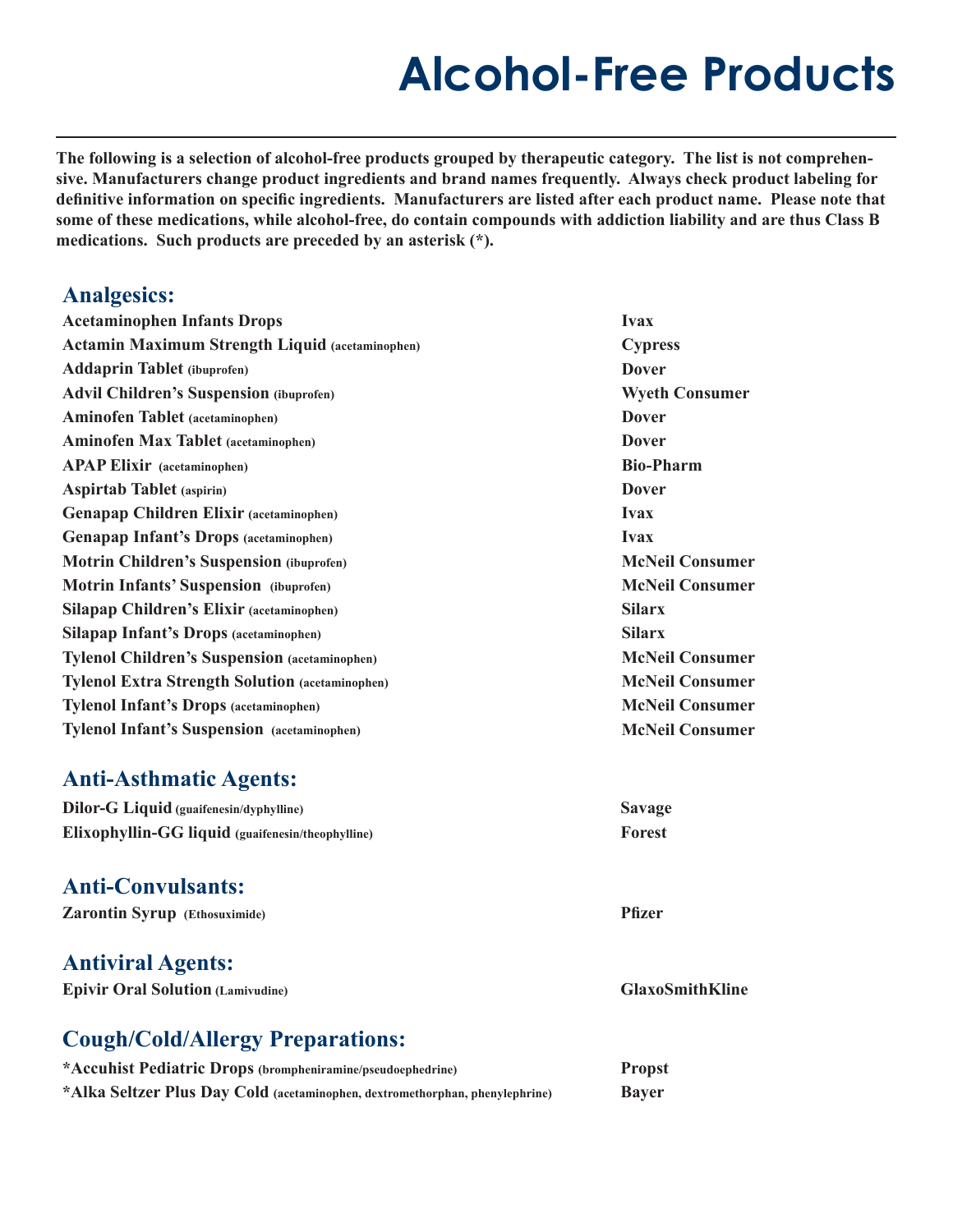### **Cough/Cold/Allergy Preparations (cont):**

| *Alka Seltzer Plus Night Cold (acetaminophen, dextromethorphan, phenylephrine,<br>chlorpheniramine, doxylamine) | <b>Bayer</b>                 |
|-----------------------------------------------------------------------------------------------------------------|------------------------------|
| *Allergy Relief Medicine Children's Elixir (diphenhydramine)                                                    | <b>Hi-Tech Pharmacal</b>     |
| *Andehist DM Drops (carbinoxamine/dextromethorphan)                                                             | <b>Cypress</b>               |
| *Andehist DM Syrup (carbinoxamine/dextromethorphan)                                                             | <b>Cypress</b>               |
| *Andehist DM NR Liquid (carbinoxamine/dextromethorphan/pseudoephedrine)                                         | <b>Cypress</b>               |
| *Andehist DM NR Syrup (carbinoxamine/dextromethorphan/pseudoephedrine)                                          | <b>Cypress</b>               |
| *Andehist NR Syrup (carbinoxamine/pseudoephedrine)                                                              | <b>Cypress</b>               |
| *Bayer Alka Seltzer Plus Cold & Cough (acetaminophen, dextromethrophan,<br>phenylephrine, chlorpheniramine)     | <b>Bayer</b>                 |
| *Benadryl Allergy Solution (diphenhydramine)                                                                    | <b>Pfizer Consumer</b>       |
| *Biodec DM Drops (carbinoxamine/dextromethorphan/pseudoephedrine)                                               | <b>Bio-Pharm</b>             |
| *Biodec DM Syrup (carbinoxamine/dextromethorphan/pseudoephedrine)                                               | <b>Bio-Pharm</b>             |
| *Broncotron Liquid (pseudoephedrine)                                                                            | <b>Seyer Pharmatec</b>       |
| *Buckleys Mixture, (dextromethorphan)                                                                           | <b>Novartis</b>              |
| Carbatuss Liquid (phenylephrine/guaifenesin)                                                                    | <b>GM</b>                    |
| <b>Cepacol Sore Throat Liquid (benzocaine)</b>                                                                  | <b>J.B. Williams</b>         |
| *Children's Benadryl Allergy, (diphenhydramine)                                                                 | <b>Pfizer</b>                |
| *Chlor-Trimeton Allergy Syrup (chlorpheniramine)                                                                | <b>Schering Plough</b>       |
| *Codal-DM Syrup (dextromethorphan/phenylephrine/pyrilamine)                                                     | <b>Cypress</b>               |
| *Creomulsion Complete Syrup (chlorpheniramine/pseudoephedrine/dextromethorphan)                                 | <b>Summit Industries</b>     |
| *Creomulsion Cough Syrup (dextromethorphan)                                                                     | <b>Summit Industries</b>     |
| *Creomulsion For Children Syrup (dextromethorphan)                                                              | <b>Summit Industries</b>     |
| *Creomulsion Pediatric Syrup (chlorpheniramine/pseudoephedrine/dextromethorphan)                                | <b>Summit Industries</b>     |
| *Delsym Cough Suppressant (dextromethorphan)                                                                    | <b>Cell Tech</b>             |
| *Despec Liquid (chlorpheniramine/pseudoephedrine/dextromethorphan/guaifenesin/<br>phenylephrine)                | <b>International Ethical</b> |
| *Diabetic Tussin Allergy Relief Liquid (chlorpheniramine)                                                       | <b>Healthcare Products</b>   |
| *Diabetic Tussin DM Liquid (guaifenesin/dextromethorphan)                                                       | <b>Healthcare Products</b>   |
| *Diabetic Tussin DM Maximum Strength Liquid (guaifenesin/dextromethorphan)                                      | <b>Healthcare Products</b>   |
| *Diabetic Tussin DM Maximum Strength Capsule (guaifenesin/dextromethorphan)                                     | <b>Healthcare Products</b>   |
| <b>Diabetic Tussin EX Liquid (guaifenesin)</b>                                                                  | <b>Healthcare Products</b>   |
| *Diabetic Tussin Nighttime Formula Cold/Flu Relief (dextromethrophan,<br>acetaminophen, diphenhydramine)        | <b>Healthcare Products</b>   |
| *Dimetapp Cold & Fever Children's Suspension (ibuprofen/pseudoephedrine)                                        | <b>Wyeth Consumer</b>        |
| *Double-Tussin DM Liquid (guaifenesin/dextromethorphan)                                                         | <b>Reese</b>                 |
| *Dynatuss Syrup (carbinoxamine/pseudoephedrine/dextromethorphan)                                                | <b>Breckenridge</b>          |
| *Dynatuss EX Syrup (guaifenesin/dextromethorphan/pseudoephedrine)                                               | <b>Breckenridge</b>          |
| *Entex Syrup (phenylephrine/guaifenesin)                                                                        | <b>Andrx</b>                 |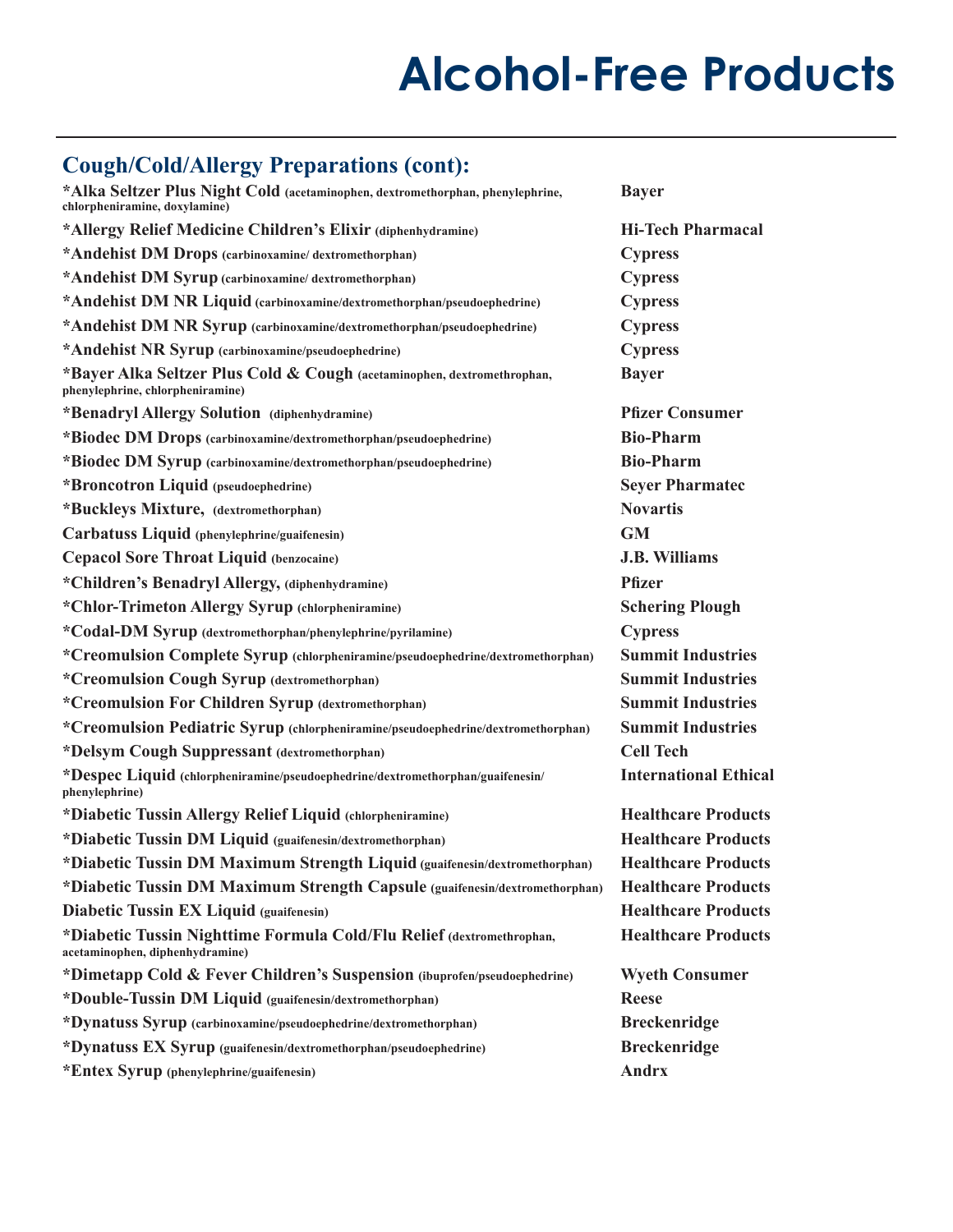### **Cough/Cold/Allergy Preparations (cont):**

| *Father John's Medicine Plus Drops (chlorpheniramine/phenylephrine/<br>dextromethorphan/ guaifenesin/ammonium chloride) | <b>Oakhurst</b>            |
|-------------------------------------------------------------------------------------------------------------------------|----------------------------|
| *Friallergia DM Liquid (brompheniramine/pseudoephedrine/dextromethorphan)                                               | R.I.D.                     |
| *Friallergia Liquid (brompheniramine/pseudoephedrine)                                                                   | R.I.D.                     |
| *Gani-Tuss-DM NR Liquid (guaifenesin/dextromethorphan)                                                                  | <b>Cypress</b>             |
| *Genahist Elixir (diphenhydramine)                                                                                      | <b>Ivax</b>                |
| *Giltuss Pediatric Liquid (guaifenesin/dextromethorphan/pseudoephedrine)                                                | Gil                        |
| *Giltuss Liquid (guaifenesin/dextromethorphan/pseudoephedrine)                                                          | Gil                        |
| *Guaicon DMS Liquid (guaifenesin/dextromethorphan)                                                                      | <b>Textilease Medique</b>  |
| *Guai-Dex Liquid (guaifenesin/dextromethorphan)                                                                         | <b>Alphagen</b>            |
| *Guaifed Syrup (phenylephrine/pseudoephedrine/guaifenesin)                                                              | <b>Muro</b>                |
| *Hayfebrol Liquid (chlorpheniramine/pseudoephedrine)                                                                    | <b>Scot-Tussin</b>         |
| *Histex Liquid (chlorpheniramine/pseudoephedrine)                                                                       | <b>TEAMM</b>               |
| <b>Histex PD Drops (carbinoxamine)</b>                                                                                  | <b>TEAMM</b>               |
| <b>Histex PD Liquid (carbinoxamine)</b>                                                                                 | <b>TEAMM</b>               |
| *Hydramine Elixir(diphenhydramine)                                                                                      | <b>Ivax</b>                |
| *Hydro-Tussin DM Elixir (guaifenesin/dextromethorphan)                                                                  |                            |
| *Kita La Tos Liquid (guaifenesin/dextromethorphan)                                                                      | R.I.D.                     |
| *Lodrane Liquid (brompheniramine/pseudoephedrine)                                                                       | <b>ECR</b>                 |
| *Medi-Brom Elixir (brompheniramine/pseudoephedrine/dextromethorphan)                                                    | <b>Medicine Shoppe</b>     |
| *Motrin Cold Children's Suspension (ibuprofen/pseudoephedrine)                                                          | <b>McNeil Consumer</b>     |
| *Nalex-A Liquid (chlorpheniramine/phenylephrine)                                                                        | <b>Blansett Pharmacal</b>  |
| *Nalspan Senior DX Liquid (guaifenesin/dextromethorphan)                                                                | <b>Morton Grove</b>        |
| *Neotuss-D Liquid (chlorpheniramine/pseudoephedrine/dextromethorphan/guaifenesin)                                       | A.G. Marin                 |
| *Norel DM Liquid (chlorpheniramine/phenylephrine/dextromethorphan)                                                      | <b>U.S. Pharmaceutical</b> |
| <b>Orgadin Liquid</b> (guaifenesin)                                                                                     | <b>American Generics</b>   |
| <b>Organidin NR Liquid (guaifenesin)</b>                                                                                | <b>Wallace</b>             |
| *Palgic-DS Syrup (carbinoxamine/pseudoephedrine)                                                                        | Pamlab                     |
| *Panmist DM Syrup (guaifenesin/dextromethorphan/pseudoephedrine)                                                        | Pamlab                     |
| *Panmist-S Syrup (guaifenesin/pseudoephedrine)                                                                          | Pamlab                     |
| *PediaCare Cold + Allergy Children's Liquid (chlorpheniramine/pseudoephedrine)                                          | Pharmacia                  |
| *PediaCare Cough + Cold Children's Liquid (chlorpheniramine/pseudoephedrine/<br>dextromethorphan)                       | Pharmacia                  |
| *PediaCare Nightrest Liquid (chlorpheniramine/pseudoephedrine/dextromethorphan)                                         | Pharmacia                  |
| *Pediahist DM Syrup (brompheniramine/pseudoephedrine/dextromethorphan/guaifenesin)                                      | <b>Boca</b>                |
| *Pedia-Relief Liquid (chlorpheniramine/pseudoephedrine/dextromethorphan)                                                | <b>Major</b>               |
| <b>Pediatex Liquid (carbinoxamine)</b>                                                                                  | Zyber                      |
| *Pediatex-D Liquid (carbinoxamine/pseudoephedrine)                                                                      | Zyber                      |
| <b>Phanasin Syrup (guaifenesin)</b>                                                                                     | Pharmakon                  |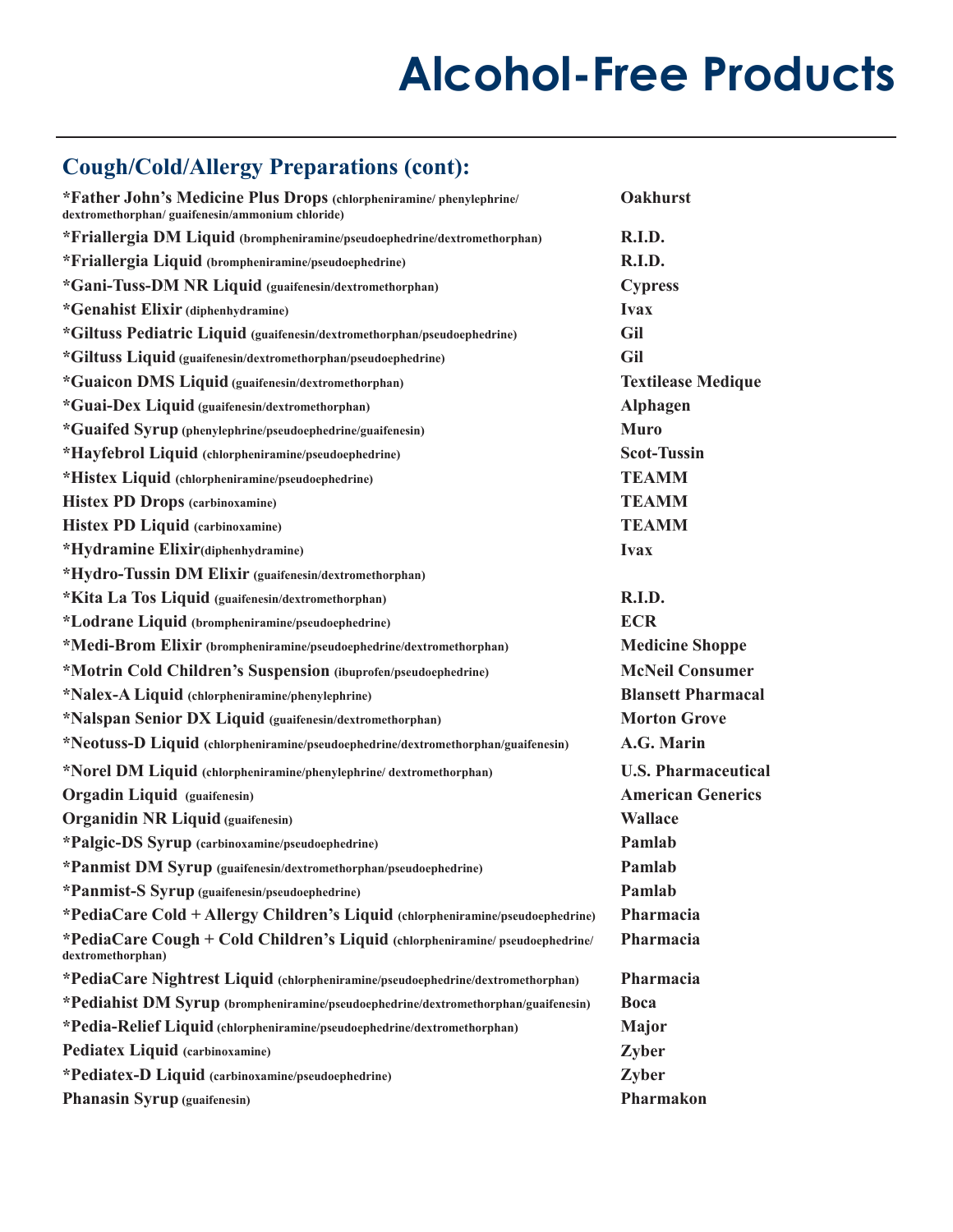### **Cough/Cold/Allergy Preparations (cont):**

| <b>Phanatuss Syrup (guaifenesin)</b>                                                                                    | Pharmakon                     |
|-------------------------------------------------------------------------------------------------------------------------|-------------------------------|
| *Phena-S Liquid (chlorpheniramine/phenylephrine)                                                                        | <b>GM</b>                     |
| *Poly-Tussin DM Syrup (chlorpheniramine/phenylephrine/dextromethorphan)                                                 | <b>Poly</b>                   |
| *Primsol Solution(trimethoprim)                                                                                         | <b>Medicis</b>                |
| *Prolex DM Liquid (guaifenesin/dextromethorphan)                                                                        | <b>Blansett Pharmacal</b>     |
| *Quintex Syrup (phenylephrine/guaifenesin)                                                                              | Qualitest                     |
| *Robitussin Cough & Congestion Liquid (chlorpheniramine/pseudoephedrine/<br>dextromethorphan/guaifenesin/acetaminophen) | <b>Wyeth Consumer</b>         |
| *Robitussin Cough & Cold Nightime (chlorpheniramine, dextromethorphan,<br>phenylephrine)                                | Wyeth                         |
| *Robitussin Cough & Allergy (chlorpheniramine, dextromethorphan, phenylephrine                                          | Wyeth                         |
| *Robitussin Cough & Cold CF (dextromethorphan, guaifenesin, phenylephrine)                                              | Wyeth                         |
| *Robtiussin Cold & Flu Nightime (acetaminophen, chlorpheniramine, dextromethorphan,<br>phenylephrine)                   | Wyeth                         |
| *Robitussin DM Liquid (guaifenesin/dextromethorphan)                                                                    | <b>Wyeth Consumer</b>         |
| *Robitussin PE Syrup (pseudoephedrine/guaifenesin)                                                                      | <b>Wyeth Consumer</b>         |
| *Robitussin Pediatric Drops (guaifenesin/dextromethorphan/pseudoephedrine)                                              | <b>Wyeth Consumer</b>         |
| *Robitussin Pediatric Night Relief Liquid (chlorpheniramine/dextromethorphan/<br>pseudoephedrine)                       | <b>Wyeth Consumer</b>         |
| *Scot-Tussin Allergy Relief Formula Liquid (diphenhydramine)                                                            | <b>Scot-Tussin</b>            |
| *Scot-Tussin DM Liquid (chlorpheniramine/dextromethorphan/guaifenesin)                                                  | <b>Scot-Tussin</b>            |
| *Scot-Tussin Expectorant Liquid (guaifenesin)                                                                           | <b>Scot-Tussin</b>            |
| *Scot-Tussin Original Syrup (phenylephrine)                                                                             | <b>Scot-Tussin</b>            |
| *Scot-Tussin Senior Liquid (guaifenesin/dextromethorphan)                                                               | <b>Scot-Tussin</b>            |
| *Sildec Liquid (brompheniramine/pseudoephedrine/carbinoxamine)                                                          | <b>Silarx</b>                 |
| *Sildec Syrup (brompheniramine/pseudoephedrine/carbinoxamine)                                                           | <b>Silarx</b>                 |
| *Sildec-DM Drops (brompheniramine/pseudoephedrine/carbinoxamine/dextromethorphan)                                       | <b>Silarx</b>                 |
| *Sildec-DM Syrup (brompheniramine/pseudoephedrine/carbinoxamine/dextromethorphan)                                       | <b>Silarx</b>                 |
| <b>Siltussin DAS Liquid</b> (guaifenesin)                                                                               | <b>Silarx</b>                 |
| *Siltussin DM Syrup (guaifenesin/dextromethorphan)                                                                      | <b>Silarx</b>                 |
| *Siltussin DM DAS Cough Formula Syrup (guaifenesin/dextromehtorphan)                                                    | <b>Silarx</b>                 |
| <b>Siltussin SA Syrup (guaifenesin)</b>                                                                                 | <b>Silarx</b>                 |
| *Simply Cough Liquid (dextromehtorphan)                                                                                 | <b>McNeil Consumer</b>        |
| *Sudatuss DM Syrup (chlorpheniramine/dextromethorphan/pseudoephedrine)                                                  | <b>Pharmaceutical Generic</b> |
| *Tussafed Syrup (chlorpheniramine/carbinoxamine/ pseudoephedrine/dextromethorphan)                                      | <b>Everett</b>                |
| *Tussafed-EX Syrup (pseudoephedrine/dextromethorphan/guaifenesin)                                                       | <b>Everett</b>                |
| *Tuss-DM Liquid (chlorpheniramine/phenylephrine/guaifenesin/dextromethorphan                                            | <b>Seatrace</b>               |
| *Tussi-Organidin DM NR Liquid (guaifenesin/dextromethorphan)                                                            | <b>Wallace</b>                |
| *Tussi-Pres Liquid (guaifenesin/dextromethorphan/pseudoephedrine)                                                       | <b>Kramer-Novis</b>           |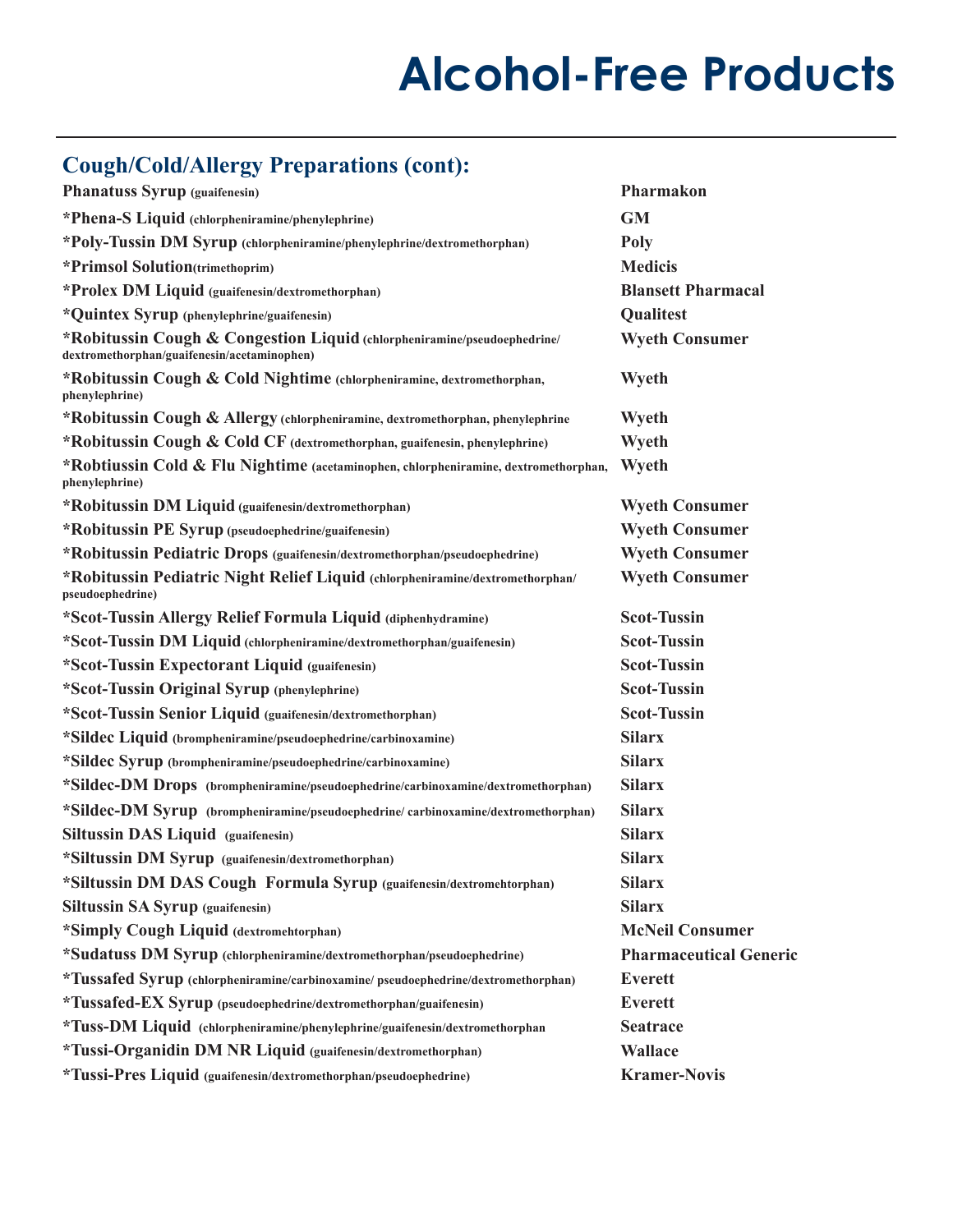### **Cough/Cold/Allergy Preparations (cont):**

| *Tylenol Cold Children's Liquid (chlorpheniramine/pseudoephedrine/acetaminophen)                                            | <b>McNeil Consumer</b>      |
|-----------------------------------------------------------------------------------------------------------------------------|-----------------------------|
| *Tylenol Cold Infants' Drops (acetaminophen/pseudoephedrine)                                                                | <b>McNeil Consumer</b>      |
| *Tylenol Flu Children's Suspension (chlorpheniramine/pseudoephedrine/<br>dextromethorphan/acetaminophen)                    | <b>McNeil Consumer</b>      |
| *Tylenol Flu Night Time Max Strength Liquid (acetaminophen/doxylamine/<br>diphenhydramine/pseudoephedrine/dextromethorphan) | <b>McNeil Consumer</b>      |
| *Tylenol Sinus Children's Liquid (acetaminophen/pseudoephedrine)                                                            | <b>McNeil Consumer</b>      |
| *Vicks Dayquil Multi-symptom cold/flu relief (acetaminophen, dextromethorphan,<br>phenylephrine)                            | <b>Procter &amp; Gamble</b> |
| *Vicks 44E Pediatric Liquid (guaifenesin/dextromethorphan)                                                                  | <b>Procter &amp; Gamble</b> |
| *Vicks 44M Pediatric Liquid (chlorpheniramine/pseudoephedrine/dextromethorphan)                                             | <b>Procter &amp; Gamble</b> |
| *Z-Cof DM Syrup (guaifenesin/dextromethorphan/pseudoephedrine)                                                              | Zyber                       |

### **Ear/Nose/Throat Products:**

| 4-Way Saline Moisturizing Mist Spray                         | <b>Bristol-</b> |
|--------------------------------------------------------------|-----------------|
| <b>Ayr Baby Saline Spray</b>                                 | Ascher,         |
| <b>Bucalcide Solution (benzocaine)</b>                       | <b>Sever P</b>  |
| <b>Bucalcide Spray (benzocaine)</b>                          | <b>Seyer P</b>  |
| <b>Bucalsep Solution</b> (benzocaine)                        | Gil             |
| <b>Bucalsep Spray</b> (benzocaine)                           | Gil             |
| <b>Cepacol Sore Throat Liquid (benzocaine)</b>               | Combe           |
| <b>Gly-oxide Liquid</b> (carbamide peroxide)                 | <b>GlaxoS</b>   |
| <b>Consumer Orasept Mouthwash/Gargle Liquid (benzocaine)</b> | Pharma          |
| <b>Zilactin Baby Extra Strength Gel (benzocaine)</b>         | Zila Co         |

### **Gastrointestinal Agents**

**Imogen Liquid** (loperamide) **Pharmaceutical Kaopectate (bismuth subsalicyate) Ethex** 

### **Generic**

|  | Kaopectate Suspension (bismuth subsalicylate) |  |  |
|--|-----------------------------------------------|--|--|
|--|-----------------------------------------------|--|--|

### **Consumer**

Liqui-Doss Liquid (mineral oil) Ferndale

### **Hematinics**

**Irofol Liquid (iron) Dayton** 

 $3$ ristol-Myers Ascher, B.F. **Beyer Pharmatec Beyer Pharmatec GlaxoSmithKline Pharmakon Labs Zila Consumer** 

**Pharmacia**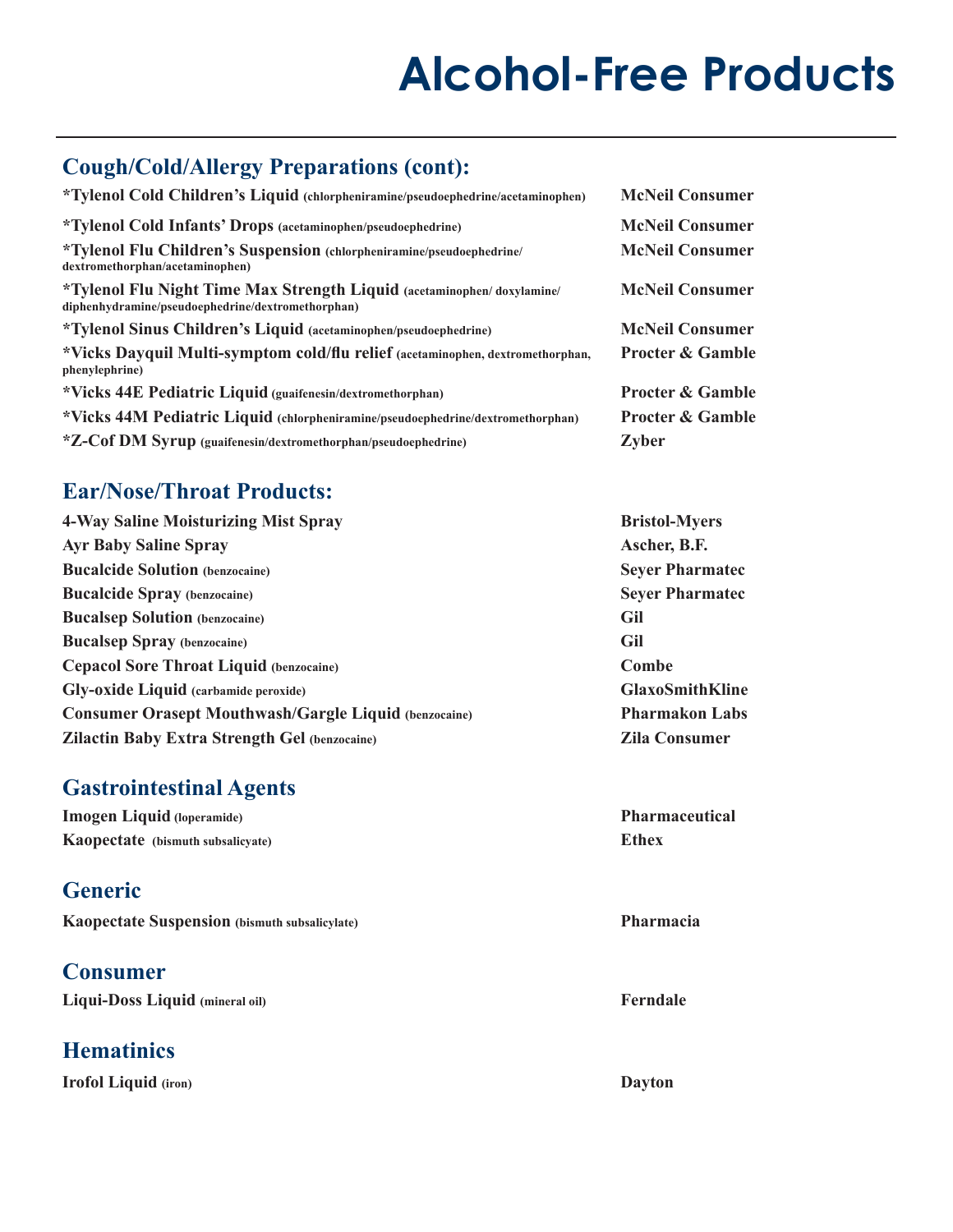### **Miscellaneous**

**Cytra-2 Solution (sodium citrate salts) Cypress Cytra-K Solution (sodium citrate salts) Cypress Emetrol Solution (phosphorated carbohydrate) Pharmacia Consumer** 

### **Psychotropics**

**\*Thorazine Syrup (chlorpromazine) GlaxoSmithKline** 

### **Topical Products**

**Fleet Pain Relief Pads** (pramoxine) Fleet **Aloe Vesta 2-N-1 Antifungal Ointment (miconazole) Convatec Neutrogena Acne Wash Liquid 2008 120 CM 2008 120 CM 2008 120 CM 2008 120 CM 2008 120 CM 2008 120 CM 2008 120 CM 2008 120 CM 2008 120 CM 2008 120 CM 2008 120 CM 2008 120 CM 2008 120 CM 2008 120 CM 2008 120 CM 2008 120 CM 2 Neutrogena Antiseptic Liquid 2008 120 Controlled Antiseptic Liquid 2008 120 Controlled Antiseptic Liquid 2008 120 Controlled Antiseptic Liquid 2008 120 Controlled Antiseptic Liquid 2008 120 Controlled Antiseptic Liquid 20 Neutrogena Clear Pore Gel Neutrogena Neutrogena T/Derm Liquid Neutrogena Neutrogena Toner Liquid 2008 120 CONVERTS 2008 2009 12:00 Neutrogena** Podiclens Spray (benzalkonium chloride) Woodward **Sea Breeze Foaming Face Wash Gel Clairol** 

### **Vitamins/Minerals/Supplements**

| Apetigen Elixir (vitamins A & E/multivitamin)                        | Pharma          |
|----------------------------------------------------------------------|-----------------|
| Genesupp-500 Liquid (multivitamin)                                   | <b>Pharma</b>   |
| <b>Genetect Plus Liquid (multivitamin/iron)</b>                      | <b>Pharma</b>   |
| Multi-Delyn w/Iron Liquid (multivitamin/iron)                        | <b>Silarx</b>   |
| Poly-Vi-Sol Drops (multivitamin)                                     | <b>Mead Jo</b>  |
| Poly-Vi-Sol w/Iron Drops (multivitamin/iron)                         | <b>Mead Jo</b>  |
| <b>Strovite Forte Syrup (multivitamin/iron/folic acid)</b>           | Everett         |
| Supervite Liquid (multivitamin/B complex/folic acid/multivitamin)    | <b>Sever Pl</b> |
| <b>Suplevit Liquid</b> (multivitamin/iron)                           | Gil             |
| Tri-Vi-Sol Drops (multivitamin)                                      | <b>Mead Jo</b>  |
| Tri-Vi-Sol w/Iron Drops (multivitamin/iron)                          | <b>Mead Jo</b>  |
| Vitafol Syrup (multivitamin/iron/folic acid/vitamin E/calcium salts) | Everett         |
|                                                                      |                 |

**Pharmaceutical Generic Pharmaceutical Generic Pharmaceutical Generic Mead Johnson Mead Johnson Seyer Pharmatec Mead Johnson Mead Johnson**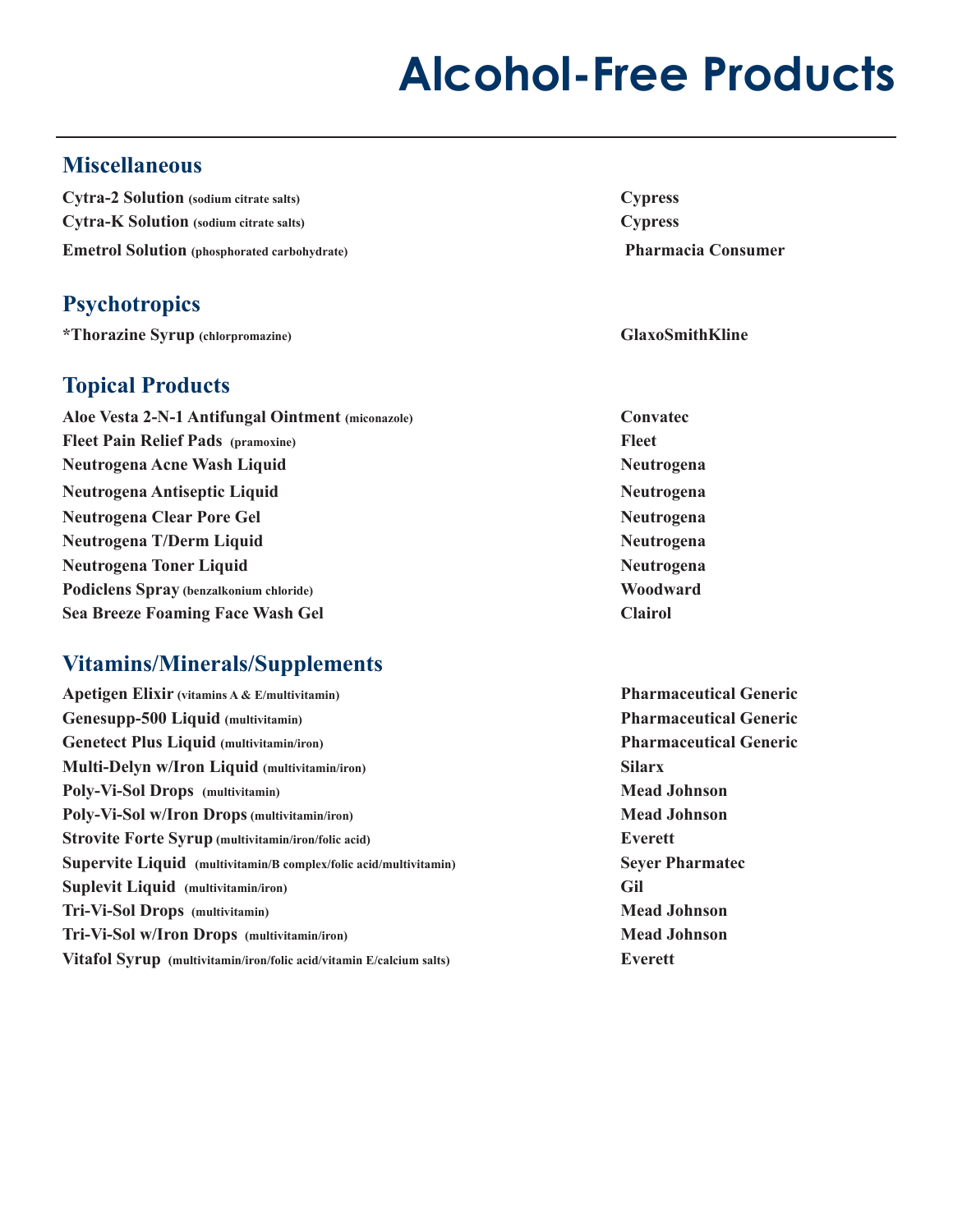**New markers for alcohol use, ethylglucuronide (EtG), ethylsulfate (EtS) and others, have added tremendous value to routine drug testing by their capacity to better document abstinence (allowing for more authoritative advocacy) and sensitively to detect early relapse (allowing for earlier assistance). Since these new markers are highly sensitive, it's important that individuals being tested try to avoid exposure to products containing alcohol that might cause positive tests. This issue is identical to that of avoiding poppy seeds to avoid a positive test for morphine. However, there are many more products containing alcohol. \*\*\*Please note that this list is not exhaustive, therefore it is recommended that patients check labels or with manufacturers before using.\*\*\*** 

#### **Possible Sources of Incidental Exposure**

#### *Foods*

**Foods can contain trace amounts or large quantities of alcohol. Avoid desserts and other foods cooked with or containing alcoholic beverages such as vodka, sherry, wine, etc. Also avoid foods containing significant amounts of vanilla extract (especially if added to drinks), wine vinegar, soy sauces and other condiments with alcohol content on their labels.** 

#### *Hygiene Products*

**Many hygiene related products, such as mouthwashes, contain alcohol and should be avoided. For a comprehensive list of hygiene products that contain alcohol, please read the** *Alcohol-Containing Products Table* **on the following pages.** 

#### *Over-the-Counter Medications*

**Over-the-counter medications, such as cough syrup and tinctures, contain alcohol and should be avoided. Please review the** *Over-the-Counter Medications Alcohol Content Table* **on the following pages for a more detailed breakdown of OTCs that contain alcohol.** 

#### *Prescription Medications*

**Many prescription medications, including asthma inhalers, contain alcohol or ethanol. Always ask your health care provider prior to taking any prescription medications.** 

#### *Other Sources of Alcohol*

**Alcohol can be found in many common products including communion wine and "alcohol-free" beer and wine. Recovering patients should also avoid products like hand sanitizers, deodorant sprays, cosmetics and insecticides that contain ethanol vapor and can be inhaled or absorbed through skin application.**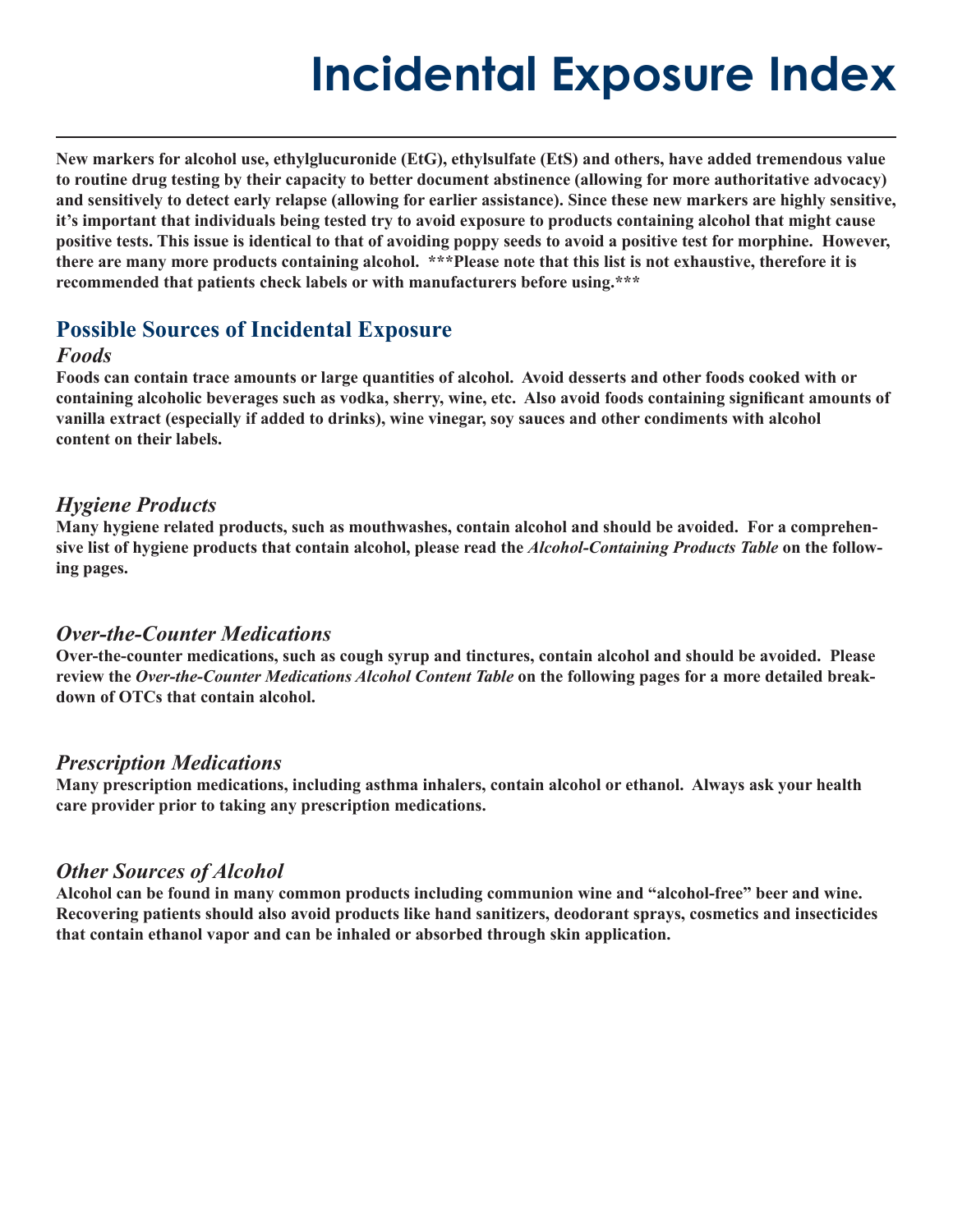### **Incidental Exposure Index** *Alcohol-Containing Products Table*

### **Alcohol-Containing Products Table**

**The following is a list of products and their alcohol contents. Not all of these would actually be likely to be sources of incidental exposure and some would result in very toxic effects if there was much exposure (i.e. Clorox).** 

| <b>Product</b>                                           | <b>Alcohol</b> % |
|----------------------------------------------------------|------------------|
| <b>ABIN Primer &amp; Sealer</b>                          | 35               |
| Afta After Shave Skin Conditioner 3 OZ.                  | $5 - 15$         |
| <b>Afta Pre-Electric Shave Lotions</b>                   | 50-60            |
| Ajax Antibacterial Dishwashing Liquid 19 OZ.             | $5 - 10$         |
| Ajax Dishwashing Liquid Antibacterial Hand Soap 38 OZ.   | $1-5$            |
| <b>Aqua Mix Laminate Plus</b>                            | $<$ 9            |
| Aqua Mix Tile Plus More Cleaner-10/31/2000               | $<$ 9            |
| <b>Ariel Liquid Laundry Detergent</b>                    | $1-5$            |
| <b>Armor All Odor Eliminator</b>                         | $3 - 7$          |
| <b>Armor All Odor Eliminator-01/01/2001</b>              | $1 - 10$         |
| <b>Arrid Total Gel-All Scents</b>                        | $7 - 12$         |
| <b>Avon Black Suede After Shave</b>                      | 60-98            |
| <b>Avon Black Suede Cologne Spray</b>                    | 60-98            |
| <b>Avon Clearskin Targeted Blemish Remover</b>           | 9.995            |
| <b>Avon Dreamlife Eau de Parfum Spray</b>                | 60-98            |
| Avon Far Away Sensual Embrace Eau de Parfum Spray        | 60-98            |
| <b>Avon Ginger Scents Spray Ginger Fresh Body Mist</b>   | 60-98            |
| Avon Haiku Eau de Parfum Spray                           | 60-98            |
| <b>Avon Imari Eau de Cologne Spray</b>                   | 60-98            |
| <b>Avon Intrigue Cologne Spray</b>                       | 60-98            |
| <b>Avon Lil Hugs Gentle Splash</b>                       | 60-98            |
| <b>Avon Little Black Dress Eau de Parfum Spray</b>       | 60-98            |
| Avon Memorable Eau de Parfum Spray                       | 60-98            |
| <b>Avon Mesmerize for Men Cologne Spray</b>              | 60-98            |
| <b>Avon Midnight Frost Fragrance Spray</b>               | 60-98            |
| <b>Avon Moisture Effective Eye Makeup Remover Lotion</b> | 60-98            |
| <b>Avon MUSK FOR BOYS</b>                                | 60-98            |
| <b>Avon NAIL EXPERTS Strong Results</b>                  | 21.74            |
| <b>Avon NATURALS Body Spray, Almond</b>                  | 60-98            |
| <b>Avon NATURALS Body Spray, Cucumber Melon</b>          | 60-98            |
| <b>Avon NATURALS Body Spray, Gardenia</b>                | 60-98            |
| <b>Avon NATURALS Body Spray, Lily</b>                    | 60-98            |
| <b>Avon NATURALS Body Spray, Peach</b>                   | 60-98            |
| <b>Avon NATURALS Body Spray, Plumeria</b>                | 60-98            |
| <b>Avon NATURALS Body Spray, Raspberry</b>               | 60-98            |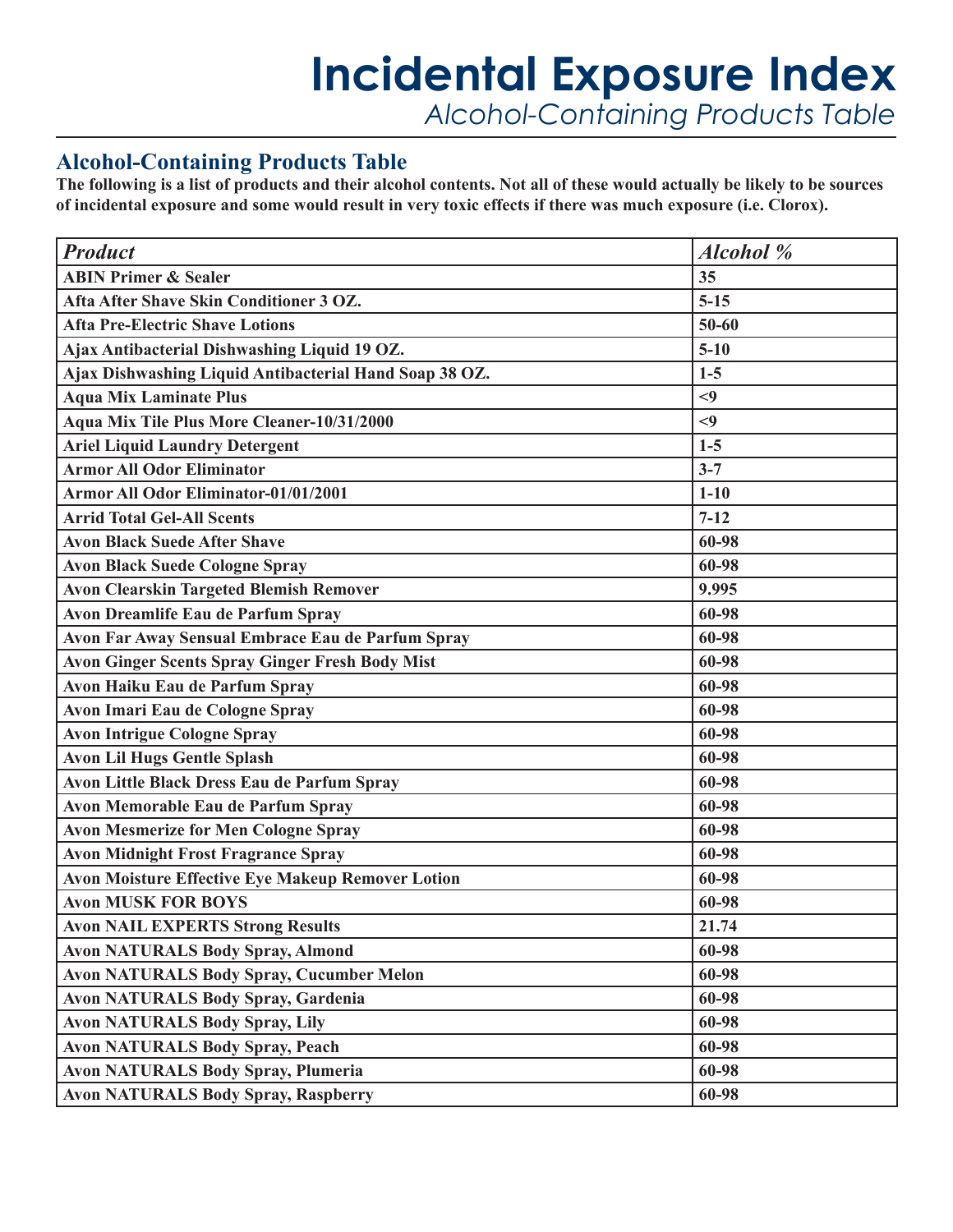| <b>Product</b>                                                                                  | <b>Alcohol</b> % |
|-------------------------------------------------------------------------------------------------|------------------|
| <b>Avon NATURALS Body Spray, Sea</b>                                                            | 60-98            |
| <b>Avon NATURALS Body Spray, Vanilla</b>                                                        | 60-98            |
| <b>Avon Night Evening Magic Cologne Spray</b>                                                   | 60-98            |
| <b>Avon Passion Dance for Men</b>                                                               | 60-98            |
| <b>Avon Passion Dance for Women</b>                                                             | 60-98            |
| <b>Avon Perceive Eau de Parfum Spray for Women</b>                                              | 60-98            |
| <b>Avon Perceive For Men Cologne Spray</b>                                                      | 60-98            |
| <b>Avon Pink Suede Eau de Toilette Spray</b>                                                    | 60-98            |
| Avon Planet Spa White Tea Energizing Face and Body Mist                                         | 60-98            |
| <b>Avon Prospect Eau de Toilette Spray</b>                                                      | 60-98            |
| <b>Avon Radiant Moments Body Spray</b>                                                          | 60-98            |
| <b>Avon RARE GOLD Eau de Parfum Spray</b>                                                       | 60-98            |
| <b>Avon RARE PEARLS Eau de Parfum Spray</b>                                                     | 60-98            |
| <b>Avon Simply Radiant Shimmering Body Spray</b>                                                | 60-98            |
| <b>Avon Vintage Cologne Spray</b>                                                               | 60-98            |
| <b>Avon WILD COUNTRY After Shave</b>                                                            | 60-98            |
| <b>Avon WILD COUNTRY Cologne Spray</b>                                                          | 60-98            |
| <b>Avon Wild Country Outback After Shave Lotion</b>                                             | 60-98            |
| <b>Avon Wild Country Outback Eau De Toilette Spray</b>                                          | 60-98            |
| Bath & Body Instant Anti-Bacterial Hand Gel-Freesia                                             | 60               |
| <b>Bay Rum After Shave Balm</b>                                                                 | 30               |
| <b>Bold Liquid Laundry Detergent</b>                                                            | $1-5$            |
| <b>Bravo Platinum Series Metered Air Freshener</b>                                              | $15 - 25$        |
| <b>Bulls Eye Clear Shellac</b>                                                                  | 55               |
| Cascade Crystal Clear Plus Shine Shield Rinse Agent 8.45 fl oz                                  | $3 - 7$          |
| <b>Cheer Liquid Laundry Detergent</b>                                                           | $1-5$            |
| Clorox Dual Action Toilet Bowl Cleaner 1 Pt. 9 Fl. Oz. (Chambered Bottle)                       | $1-5$            |
| <b>Clorox Spring Mist Disinfecting Spray-Floral Fresh 18 Oz. (aerosol)</b>                      | $60 - 80$        |
| <b>Cutter All Family Insect Repellent 2 Aerosol</b>                                             | 35               |
| <b>Cutter All Family Insect Repellent Mosquito Repellent Pump Spray</b>                         | 39               |
| <b>Cutter Insect Repellent</b>                                                                  | 17               |
| Cutter Skinsations Insect Repellent 1, Aloe & Vitamin E, Clean Fresh Scent                      | 50               |
| Cutter Unscented Backwoods Insect Repellent, Water-Resistant Sport Formula,<br><b>Aerosol</b>   | 35               |
| <b>Cutter Unscented Backwoods Mosquito Wipes</b>                                                | 29               |
| <b>Cutter Unscented Insect Repellent</b>                                                        | 37               |
| <b>Cutter Unscented Outdoorsman Insect Repellent II Pump Spray</b>                              | 44               |
| Cutter Unscented Outdoorsman Insect Repellent, Water-Resistant Sport Formula,<br><b>Aerosol</b> | 20               |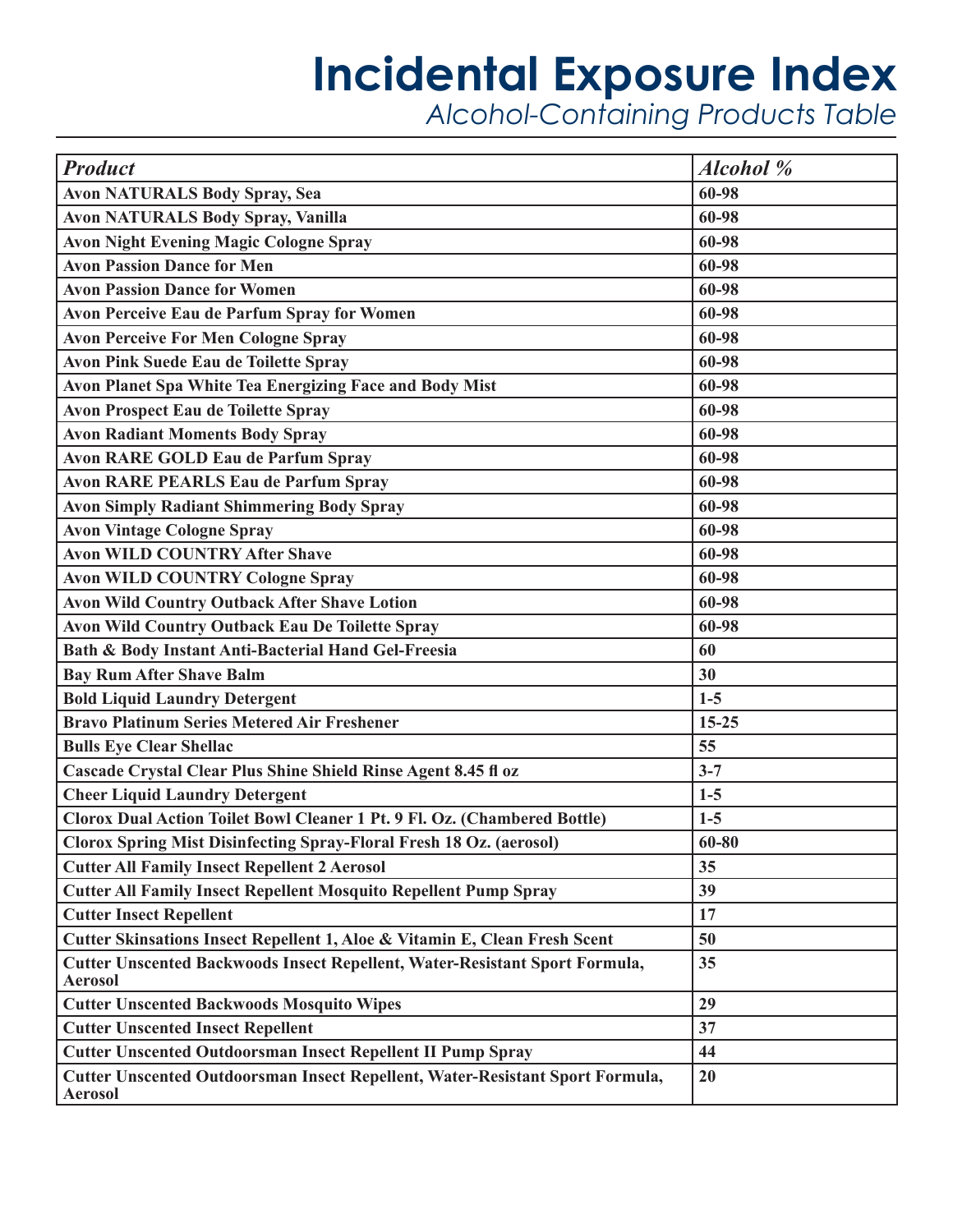| <b>Product</b>                                                           | <b>Alcohol</b> % |
|--------------------------------------------------------------------------|------------------|
| <b>DAP Easy Bond Adhesive</b>                                            | $1.0 - 5.0$      |
| Dawn Manual Pot and Pan Detergent                                        | $5 - 10$         |
| Dawn Manual Pot and Pan Detergent (Professional Line)                    | $5 - 10$         |
| <b>Deep Woods OFF!</b>                                                   | $50 - 60$        |
| Deep Woods Off! Pump Spray                                               | $30 - 40$        |
| Dermassage Dishwashing Hand Liquid - Regular                             | $1-5$            |
| Downy Advanced w/Wrinkle Control Fabric Softener (Clean Breeze, Mountain | $1-5$            |
| Spring)                                                                  |                  |
| <b>Downy Enhancer</b>                                                    | $1-5$            |
| <b>Downy Enhancer (Invigorating Burst and Calming Mist)</b>              | $1-5$            |
| <b>Downy Premium Care</b>                                                | $1-5$            |
| <b>Dreft Liquid Laundry Detergent</b>                                    | $1-5$            |
| <b>Easy Off Heat Activated Microwave Wipes</b>                           | $5 - 10$         |
| <b>Era Liquid Laundry Detergent</b>                                      | $1-5$            |
| <b>Fab Color Plus Ultra Power</b>                                        | $1-5$            |
| <b>Farnam Cologne &amp; Deodorant for Pets</b>                           | 20               |
| Febreze Air Effects 9.7 oz Blossoms and Breeze                           | $3 - 7$          |
| Febreze Air Effects 9.7 oz Citrus and Light                              | $3 - 7$          |
| Febreze Air Effects 9.7 oz Spring and Renewal                            | $3 - 7$          |
| <b>Febreze Concentrated Fabric Refresher</b>                             | $12 - 17$        |
| <b>Febreze Fabric Refresher</b>                                          | $1-5$            |
| <b>Fire Up II Firestarter</b>                                            | < 85             |
| <b>Gain Liquid Laundry Detergent</b>                                     | $1-5$            |
| <b>Giant Auto Dish Detergent 75 OZ BOX</b>                               | $1-5$            |
| <b>Giant Pure Power Auto Dish Detergent Lemon 45 OZ BOX</b>              | $1-5$            |
| <b>Glade Fragrant Mist Country Garden</b>                                | $7 - 13$         |
| <b>Glass Mates</b>                                                       | $4.0 - 6.0$      |
| <b>Glass Mates-05/16/2000</b>                                            | $4.0 - 6.0$      |
| <b>HOUSE SAVER Pet Stain &amp; Odor Remover</b>                          | 20               |
| <b>Invisible Shield Surface Protectant-04/11/2002</b>                    | 78               |
| <b>Ivory Snow Liquid Laundry Detergent</b>                               | $1-5$            |
| <b>KimCare Instant Hand Sanitizer</b>                                    | 60               |
| Lady Speed Stick Clear Antiperspirant Deodorant Gel                      | $15 - 20$        |
| <b>Listerine Antiseptic Mouthwash</b>                                    | 26.9             |
| <b>Listerine Cool Mint Antiseptic Mouthwash</b>                          | 23               |
| <b>Listerine Fresh Burst Antiseptic Mouthwash</b>                        | 23               |
| <b>Listermint Mouthwash</b>                                              | <10              |
| <b>Loctite Crafter's All Purpose Adhesive</b>                            | $3 - 5$          |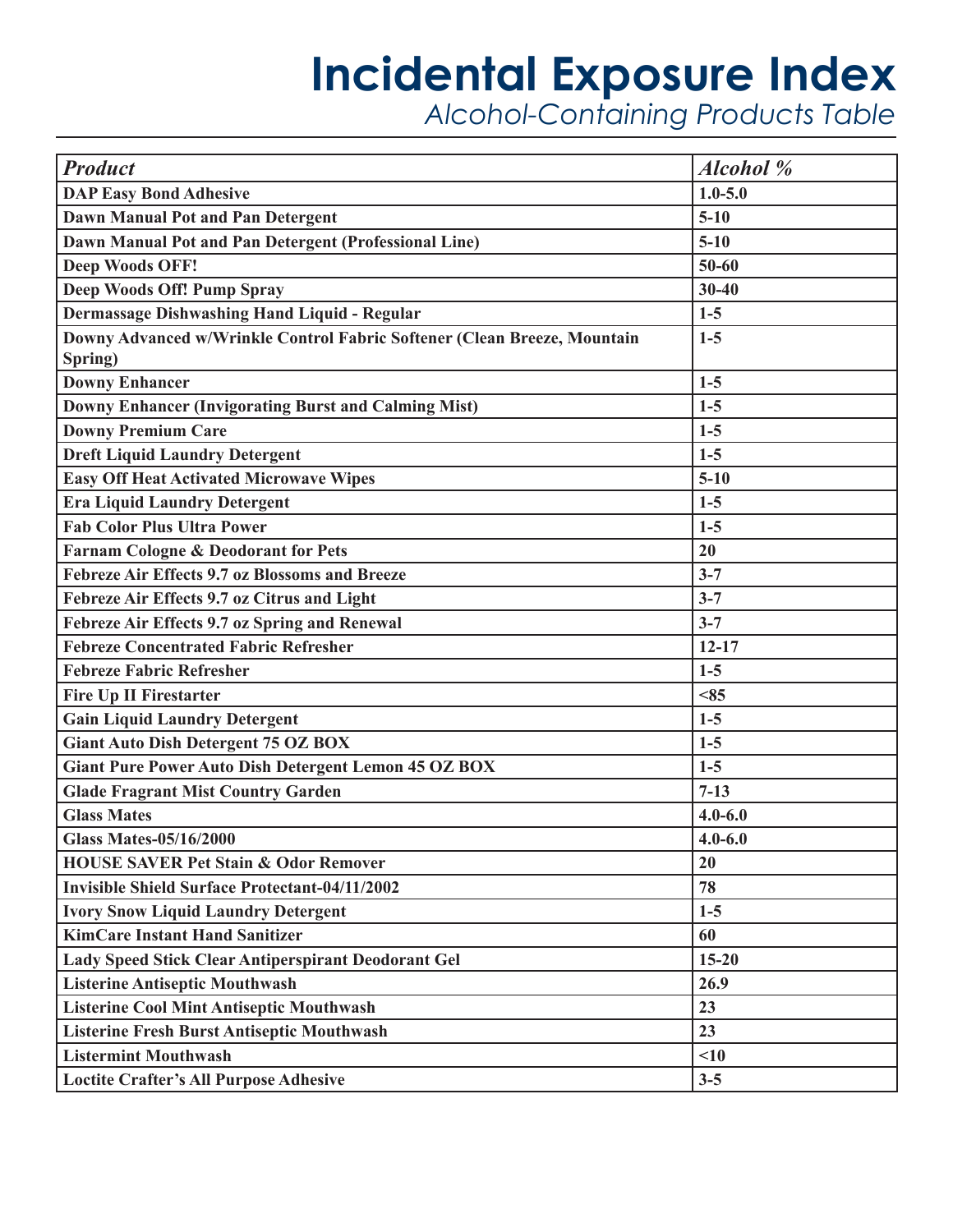| <b>Product</b>                                                    | <b>Alcohol</b> % |
|-------------------------------------------------------------------|------------------|
| <b>Loctite Fabric Glue</b>                                        | $3 - 5$          |
| <b>Loctite Outdoor Fixture Adhesive</b>                           | $1-5$            |
| <b>LOreal Pumping Curls for Curly Hair</b>                        | 41               |
| <b>Lysol Brand Antibacterial Hand Gel</b>                         | 63               |
| Lysol Brand Disinfectant Spray, Antibacterial, Original Scent     | 79.0             |
| Lysol Brand II Disinfectant Plus Fabric Refresher 12 oz           | 85               |
| <b>Lysol Brand II Disinfectant Spray-Country Scent (aerosol)</b>  | 79               |
| <b>Lysol Brand Sanitizing Wipes-Citrus Scent</b>                  | $8 - 10$         |
| <b>Lysol Brand Sanitizing Wipes-Spring Waterfall 52 oz</b>        | $8 - 10$         |
| <b>Lysol Brand Scrubbing Wipes-Orange Breeze Scent</b>            | $8 - 12$         |
| <b>Martin Weber Blue Label Fixatif Spray</b>                      | 60-70            |
| <b>Martin Weber Cleaning Solution</b>                             | 31               |
| Mr Muscle Pot & Pan Detergent                                     | $3 - 7$          |
| Nair Hair Remover Kit, Cold Wax Strips Pretreatment Towelette     | $5 - 20$         |
| <b>New-Skin Liquid Bandage</b>                                    | 5                |
| <b>Nilodor Air Freshener-Floral</b>                               | $0.5 - 3.5$      |
| <b>Nilodor Carpet Care Deodorizing Spot/Stain Remover</b>         | $2 - 6$          |
| <b>Nilodor Deodorizing Carpet Extractor</b>                       | $2 - 6$          |
| <b>Nilodor Odor Neutralizer</b>                                   | $0.5 - 3.5$      |
| <b>Nilotex Carpet Care</b>                                        | $2 - 6$          |
| <b>Off Skintastic Insect Repellent for Kids</b>                   | >90              |
| Off! Deep Woods for Sportsmen Insect Repellent IV, Aerosol        | 50-60            |
| Off! Deep Woods Insect Repellent V Spray, Unscented               | 50-60            |
| <b>Off! Skintastic IV</b>                                         | 90-95            |
| <b>Old English Furniture Wipes</b>                                | $4 - 8$          |
| <b>Oust Air Sanitizer, Outdoor Scent</b>                          | 60-70            |
| <b>Oust Bathroom Citrus Scent Fan .40 oz.</b>                     | $40 - 60$        |
| <b>Oust Bathroom Outdoor Scent Fan</b>                            | $40 - 60$        |
| <b>Palmolive Original Hand Dishwashing Liquid</b>                 | 4.3              |
| Paul Mitchell Freeze & Shine Super Spray                          | >60              |
| Paul Mitchell Freeze & Shine Super Spray (New)                    | $60$             |
| <b>Paul Mitchell Soft Sculpting Spray Gel</b>                     | $20$             |
| <b>Pine Power Disinfectant Cleaner</b>                            | < 5.0            |
| <b>Purell Instant Hand Sanitizer</b>                              | 62               |
| <b>Purell Instant Hand Sanitizer Dry Hands Formula</b>            | 62               |
| <b>Purell Instant Hand Sanitizer Packets</b>                      | 62               |
| Purell Instant Hand Sanitizer with Aloe, Moisturizers & Vitamin E | 62               |
| <b>Purell Instant Hand Sanitizer, Original</b>                    | 62               |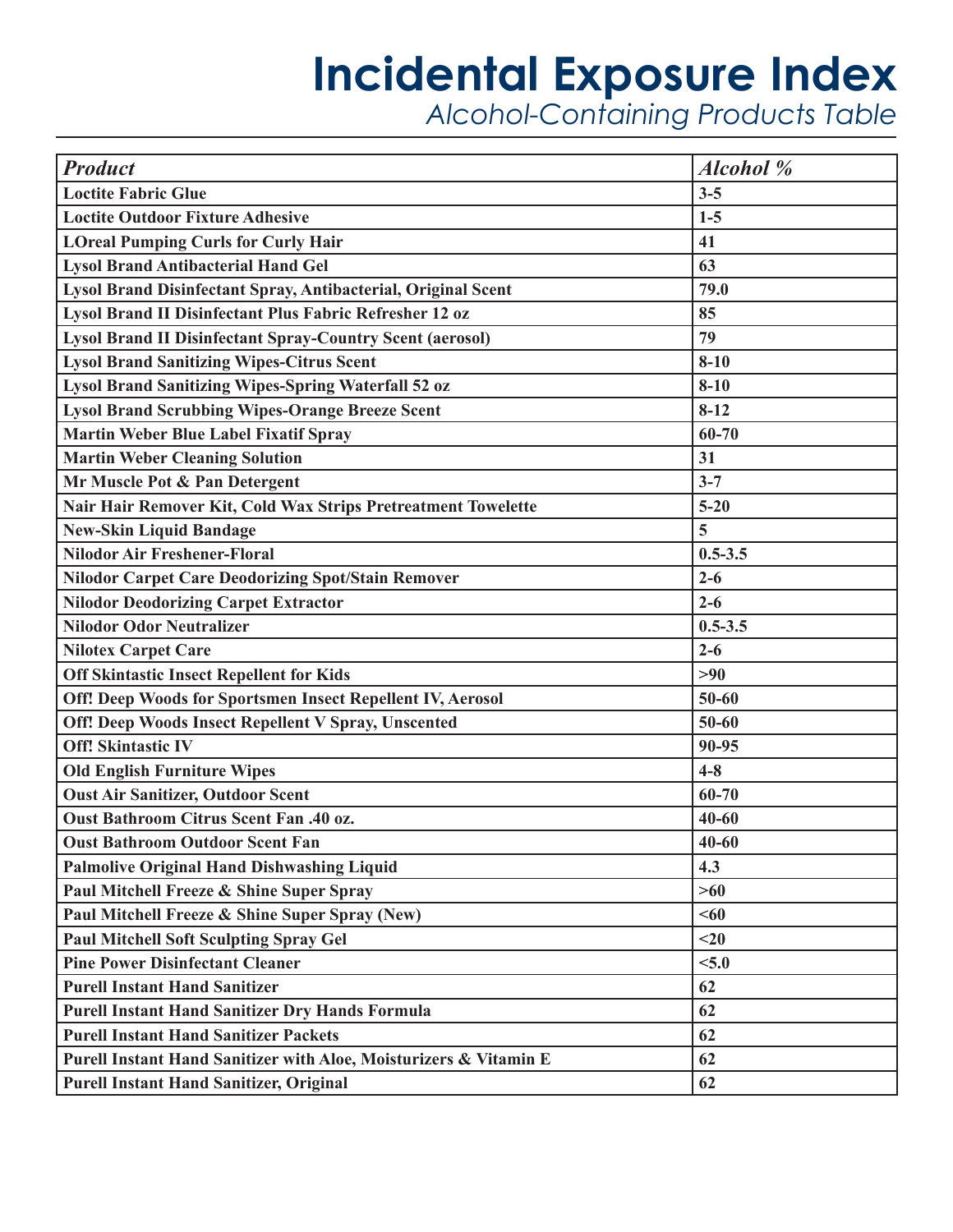| <b>Product</b>                                                           | <b>Alcohol</b> % |
|--------------------------------------------------------------------------|------------------|
| <b>Purell Kids Own Berry Blast</b>                                       | 62               |
| <b>Radio Shack 951 Low Residue Soldering Paste Flux</b>                  | 73               |
| <b>Radio Shack Cleaner/Degreaser</b>                                     | 27               |
| <b>Radio Shack Professional Tape Head Cleaner</b>                        | $15 - 20$        |
| <b>Rain X Marine Windshield Treatment</b>                                | 70-95            |
| Rain X The Invisible Windshield Wiper                                    | 86               |
| Rain-X Anti-Fog                                                          | 70-99            |
| <b>Rain-X Windshield Wax</b>                                             | 70-95            |
| <b>Repel Hunters' Insect Repellent with Earth Scent, 55 Percent DEET</b> | <45              |
| Repel Insect Repellent Family Formula Spray Pump, 23 Percent DEET        | 44               |
| Repel Insect Repellent Scented Family Formula Aerosol, 23 Percent DEET   | 48.3             |
| Repel Insect Repellent Sportsmen Formula Spray Pump, 25 Percent DEET     | 55               |
| Repel Insect Repellent Sportsmen Max Formula, 40 Percent DEET            | 43.7             |
| <b>Repel Lemon Eucalyptus Insect Repellent Lotion</b>                    | < 10             |
| <b>Repel Lemon Eucalyptus Insect Repellent Spray Lotion</b>              | < 10             |
| <b>Soft Soap Hand Sanitizer - Gel</b>                                    | 60-65            |
| Spic and Span 10X Concentrate Disinfecting All Purpose Spray             | $12 - 25$        |
| Spic and Span Floor and Multi Surface Cleaner                            | $0 - 5$          |
| <b>Spray N Wash Laundry Stain Remover</b>                                | $2 - 3$          |
| <b>Static Guard</b>                                                      | $70 - 72$        |
| <b>Survivor Lemon Eucalyptus Insect Repellent Lotion</b>                 | < 10             |
| <b>TEN O SIX Medicated Deep Pore Cleanser</b>                            | <15              |
| Time Mist Air Freshener W/Odor Counteractant                             | $15 - 25$        |
| <b>Ultra Downy Liquid Fabric Softener</b>                                | $1-5$            |
| Valspar One & Only Interior/Exterior Multi Purpose Flat Black Finish     | $5 - 10$         |
| Valspar One & Only Multi Purpose Gloss Enamel, Almond                    | $5 - 10$         |
| Valspar One & Only Multi Purpose Gray Metal Primer                       | $5 - 10$         |
| <b>Viadent Advanced Care Rinse</b>                                       | $5 - 10$         |
| Wet Ones Antibacterial Moist Towelettes, Citrus                          | 9.6              |
| Wet Ones Antibacterial Moist Towelettes, Travel Pack, Citrus             | 9.6              |
| Wet Ones Antibacterial Portable Washcloths, Ultra                        | $0-9.6$          |
| Wet Ones Kids Antibacterial Wipes, Wild Watermelon & Ballistic Berry     | $0-9.6$          |
| Wet Ones Moist Towelettes with Aloe, Travel Pac                          | $0 - 10.5$       |
| Wet Ones Moist Towelettes with Vitamin E & Aloe                          | $0 - 10.5$       |
| Wet Ones Portable Washcloths with Vitamin E & Aloe, Ultra                | $0 - 10.5$       |
| Wet Ones Ultra Portable Antibacterial Wash Cloths                        | 9.6              |
| Wet Ones, Antibacterial Moist Towelettes, Thick Cloths                   | 9.6              |
| <b>Zep Tile and Terrazzo Cleaner</b>                                     | $5 - 15$         |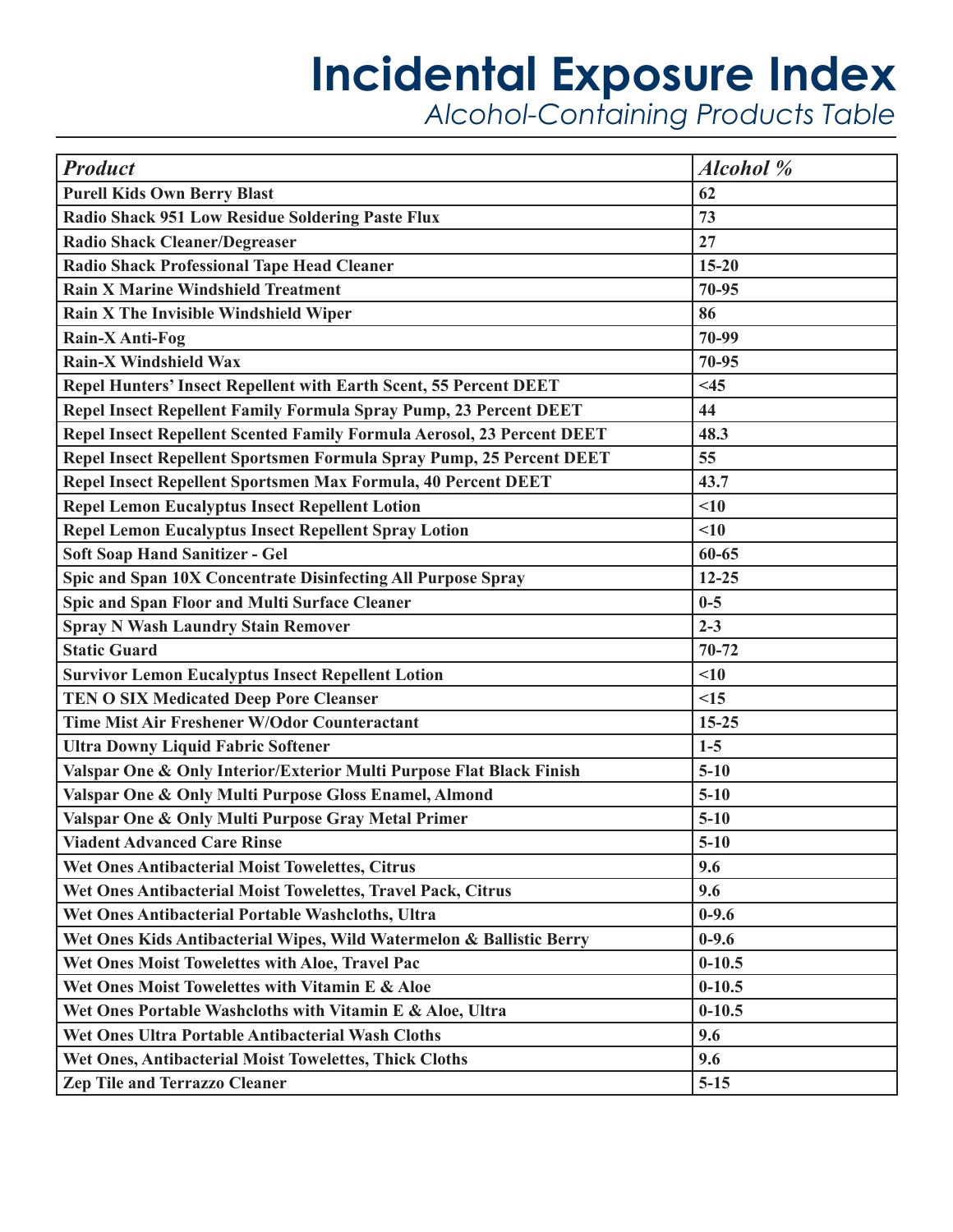### **Incidental Exposure Index** *Over-the-Counter Medications Alcohol Content Table*

### **Over-the-Counter Medications Alcohol Content Table**

| <b>Item</b>                         | Use                                                          | <b>Manufacturer</b>            | <b>Alcohol</b> % |
|-------------------------------------|--------------------------------------------------------------|--------------------------------|------------------|
| <b>Ambenyl</b>                      | cough suppressant                                            | <b>Forest</b>                  | 5                |
| Ambenyl-D                           | expectorant, nasal decongestant,<br>cough suppressant        | <b>Forest</b>                  | 9.5              |
| <b>Anesol</b>                       | oral antiseptic, anesthetic                                  | Whitehall                      | 70               |
| <b>AsbronG Elixir</b>               | anti-asthmatic                                               | <b>Sandoz</b>                  | 15               |
| <b>Bayer children's Cough Syrup</b> | cough suppressant, nasal<br>decongestant                     | <b>Glenbrook</b>               | 5                |
| <b>Benadryl Decongestant Elixir</b> | antihistamine                                                | <b>Parke-Davis</b>             | 5                |
| <b>Benadryl Elixir</b>              | antihistamine                                                | <b>Parke-Davis</b>             | 14               |
| <b>Benylin Cough Syrup</b>          | cough suppressant                                            | <b>Parke-Davis</b>             | 5                |
| <b>Benylin DM</b>                   | cough suppressant                                            | <b>Parke-Davis</b>             | 5                |
| <b>Bronkolixir</b>                  | bronchodilator, decongestant                                 | Winthrop                       | 19               |
| <b>Cepacol/Cepacol Mint</b>         | mouthwash, gargle                                            | <b>Lakeside</b>                | 14.5             |
| Ce-Vi-Sol                           | vitamin C drops (infant)                                     | <b>Mead-Johnson</b>            | 5                |
| <b>Cheracol D</b>                   | cough suppressant, decongestant                              | Upjohn                         | 4.75             |
| <b>Cheracol Plus</b>                | cough suppressant, decongestant                              | Upjohn                         | 8                |
| <b>Chlor-Trimeton Allergy Syrup</b> | antihistamine                                                | <b>Schering</b>                | $\overline{7}$   |
| <b>Choedyl Elixir</b>               | bronchodilator                                               | <b>Parke-Davis</b>             | 20               |
| <b>Colace Syrup</b>                 | laxative                                                     | <b>Mead-Johnson</b>            | $\mathbf{1}$     |
| <b>Colgate Mouthwash</b>            | mouthwash/gargle                                             | <b>Colgate-Palmolive</b>       | 15.3             |
| <b>CONTAC Nighttime</b>             | antihistamine, analgesic, cough<br>suppressant, decongestant | <b>SmithKline</b>              | 25               |
| <b>Dilaudid Cough Syrup</b>         | cough suppressant, analgesic                                 | <b>Knoll</b>                   | 5                |
| <b>Dimetane Elixir</b>              | antihistamine                                                | A. H. Robins                   | $\overline{3}$   |
| <b>Dimetane Decongestant Elixir</b> | antihistamine, decongestant                                  | A. H. Robins                   | 2.3              |
| <b>Dimetapp Elixir</b>              | decongestant, antihistamine                                  | A. H. Robins                   | 2.3              |
| <b>Diural Oral Suspension</b>       | diuretic, antihypertensive                                   | <b>Merck Sharp &amp; Dohme</b> | 0.5              |
| <b>Donnatal Elixir</b>              | anti-spasmodic                                               | A. H. Robins                   | 23               |
| Elixophyllin-Kl Elixir              | anti-asthmatic                                               | <b>Forest</b>                  | 10               |
| <b>Feosol Elixir</b>                | iron supplement                                              | <b>SmithKline</b>              | 5                |
| <b>Fergon Elixir</b>                | iron supplement                                              | Winthrop                       | $\overline{7}$   |
| <b>Geriplex-FS</b>                  | vitamins (geriatric)                                         | <b>Parke-Davis</b>             | 18               |
| <b>Geritol Liquid</b>               | vitamins                                                     | <b>Beecham</b>                 | 12               |
| <b>Geritonic Liquid</b>             | vitamins                                                     | Geriatric                      | 20               |
| Gevrabon                            | vitamins                                                     | Lederle                        | 18               |
| <b>Hycotuss</b>                     | expectorant                                                  | <b>DuPont</b>                  | 10               |
| <b>I.L.XB12 Elixir</b>              | iron supplement                                              | <b>Kenwood</b>                 | 8                |
| <b>Iberet Liquid</b>                | vitamins                                                     | <b>Abbott</b>                  | $\mathbf{1}$     |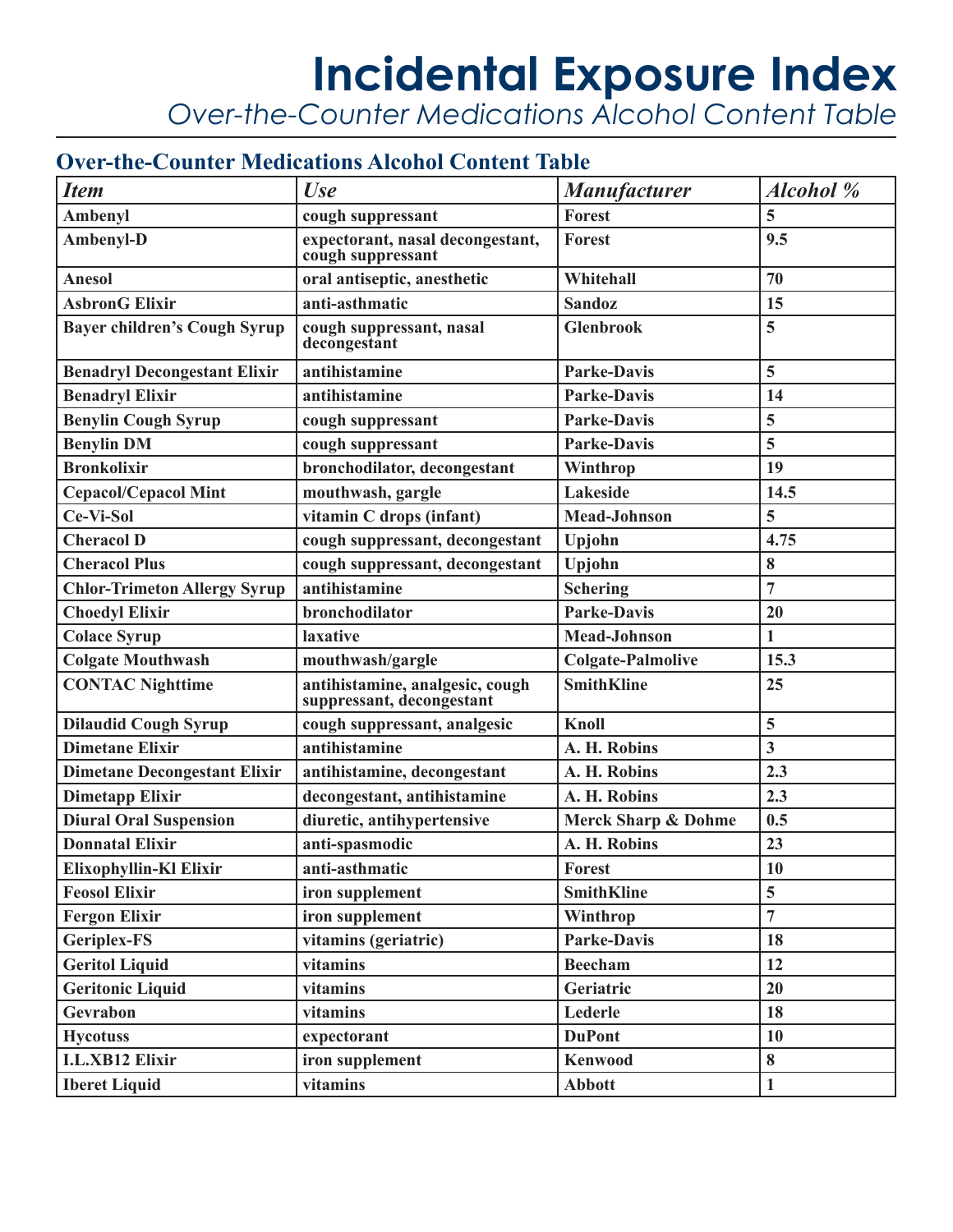*Over-the-Counter Medications Alcohol Content Table* 

| <b>Item</b>                         | <b>Use</b>                                      | <b>Manufacturer</b>            | Alcohol %               |
|-------------------------------------|-------------------------------------------------|--------------------------------|-------------------------|
| <b>Imodium A-D</b>                  | anti-diarrheal                                  | <b>McNeil</b>                  | 5.25                    |
| <b>Incremin</b>                     | vitamins                                        | Lederle                        | 0.75                    |
| <b>Indocin Oral Suspension</b>      | analgesic                                       | <b>Merck Sharp &amp; Dohme</b> | $\mathbf{1}$            |
| <b>Kaochlor S-F</b>                 | potassium supplement                            | <b>Adria</b>                   | 5                       |
| Kaon-CL 20%                         | potassium/chloride supplement                   | <b>Adria</b>                   | 5                       |
| <b>Kaon Elixir</b>                  | potassium supplement                            | <b>Adria</b>                   | 5                       |
| <b>Kay Ciel Oral Solution</b>       | potassium supplement                            | <b>Forest</b>                  | $\overline{\mathbf{4}}$ |
| Klorvess 10% Liquid                 | potassium/chloride supplement                   | <b>Sandoz</b>                  | 0.75                    |
| <b>Lanoxin Elixir Pediatric</b>     | cardiac medication                              | <b>Burrougfhs Wellcome</b>     | 10                      |
| <b>Lasix Oral Solution</b>          | diuretic                                        | <b>Hoechst-roussel</b>         | 11.5                    |
| <b>Listerine Antiseptic</b>         | mouthwash/gargle                                | Warner-Lambert                 | 26.9                    |
| <b>Lomotil Liquid</b>               | anti-diarrheal                                  | G.D. Searle & Co.              | 15                      |
| <b>Lufyllin Elixir</b>              | bronchodilator                                  | <b>Wallace</b>                 | 20                      |
| <b>Marax-DF Syrup</b>               | bronchodilator                                  | Roerig                         | 5                       |
| <b>May-Vita Elixir</b>              | vitamins                                        | Mayrand, Inc.                  | 13                      |
| <b>Mediatric Liquid</b>             | estrogen replacement                            | <b>Wyeth-Averst</b>            | 15                      |
| <b>Mellaril Oral Solution</b>       | antipsychotic                                   | <b>Sandoz</b>                  | $3 - 4.2$               |
| <b>Mestinon Syrup</b>               | treatment of myasthenia ravis                   | Roche                          | 5                       |
| <b>Naldecon DX Pediatric Drops</b>  | decongestant                                    | <b>Bristol</b>                 | 0.6                     |
| <b>Nicotinex</b>                    | niacin supplement                               | Fleming & Co.                  | 14                      |
| <b>Niferex Elixir</b>               | iron supplement                                 | <b>Center Labs</b>             | 10                      |
| <b>Novahistine Elixir</b>           | antihistamine, decongestant                     | <b>Lakeside</b>                | $\overline{5}$          |
| <b>Novahistine Expectorant</b>      | cough suppressant, decongestant,<br>expectorant | <b>Lakeside</b>                | 7.5                     |
| <b>Nucofed Expectorant</b>          | cough suppressant, decongestant,<br>expectorant | <b>Beecham</b>                 | 12.5                    |
| <b>Nucofed Pediaric Expectorant</b> | cough suppressant, expectorant,<br>decongestant | <b>Beecham</b>                 | 6                       |
| <b>Nu-Iron Elixir</b>               | iron supplements                                | Mayrand, Inc.                  | 10                      |
| <b>Nystex Oral Suspension</b>       | antifungal antibiotic                           | <b>Savage</b>                  | 1                       |
| <b>Organidin Elixir</b>             | expectorant                                     | <b>Wallace</b>                 | 21.75                   |
| <b>PBZ Elixir</b>                   | antihistamine                                   | Geigy                          | 12                      |
| <b>Pamelor Oral Solution</b>        | anti-depressant                                 | <b>Sandoz</b>                  | $3 - 5$                 |
| Peri Colace Syrup                   | laxative                                        | <b>Mead-Johnson</b>            | 10                      |
| <b>Permitil Oral Concentrate</b>    | anti-psychotic                                  | <b>Schering</b>                | $\mathbf{1}$            |
| <b>Phenergan Syrup Plain</b>        | antihistamine                                   | <b>Wyeth-Ayerst</b>            | $\overline{7}$          |
| <b>Phenergan Syrup Fortis</b>       | antihistamine                                   | <b>Wyeth-Ayerst</b>            | 1.5                     |
| <b>Phenobarbital Elixir</b>         | sedative                                        | <b>Rosane</b>                  | 13.5                    |
| <b>Polaramine Syrup</b>             | antihistamine                                   | <b>Schering</b>                | 6                       |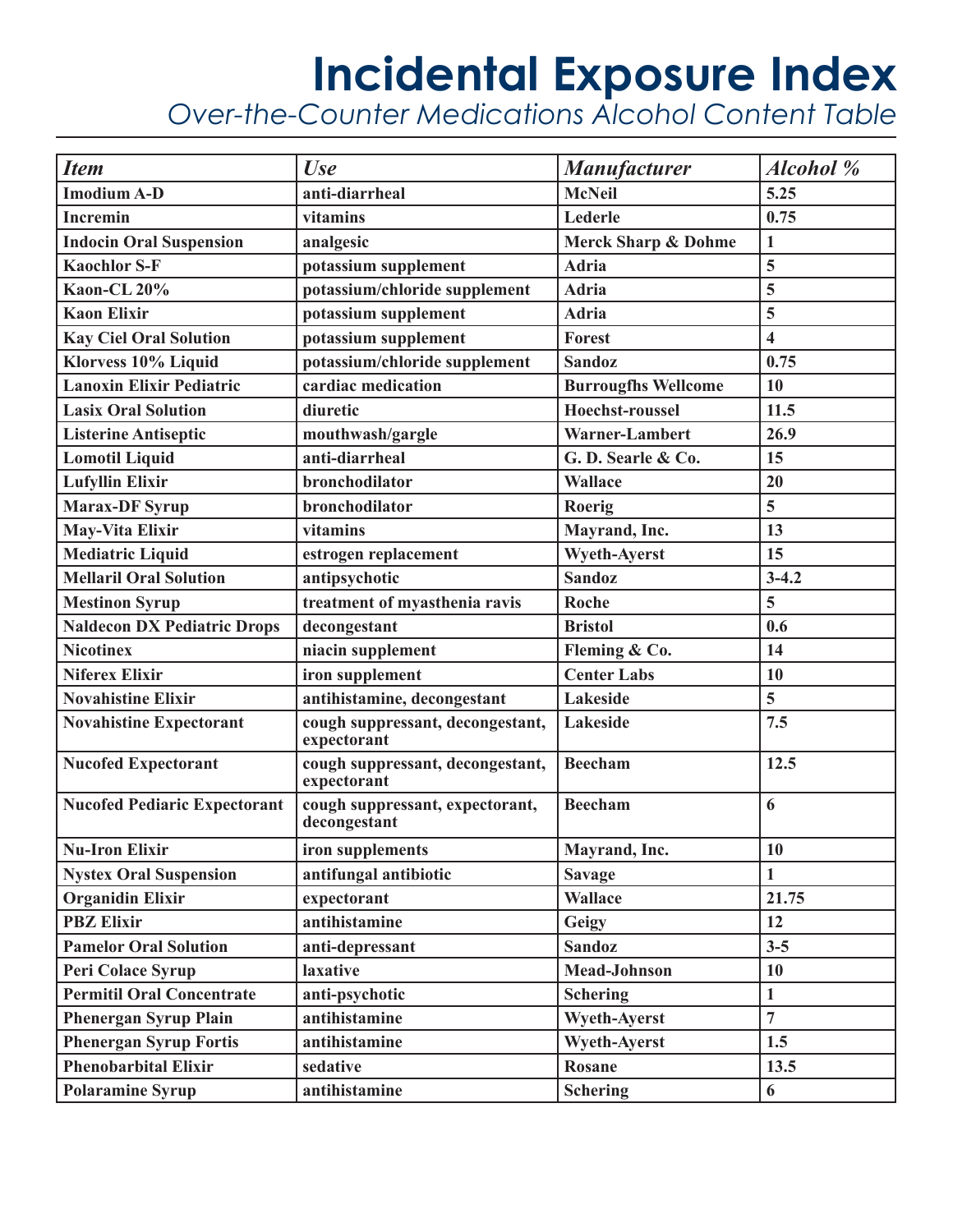*Over-the-Counter Medications Alcohol Content Table* 

| <b>Item</b>                                         | <b>Use</b>                                                   | <b>Manufacturer</b>             | <b>Alcohol</b> %        |
|-----------------------------------------------------|--------------------------------------------------------------|---------------------------------|-------------------------|
| <b>Poly-Histine Elixir</b>                          | cough suppressant                                            | <b>Bock</b>                     | $\overline{\mathbf{4}}$ |
| <b>Prolixin Elixir</b>                              | anti-psychotic                                               | Princeton                       | 14                      |
| <b>Quelidrine Syrup</b>                             | cough suppressant                                            | <b>Abbott</b>                   | $\overline{2}$          |
| <b>Robitussin</b>                                   | expectorant                                                  | A. H. Robins                    | 3.5                     |
| <b>Robitussin A-C</b>                               | cough suppressant, expectorant                               | A. H. Robins                    | 3.5                     |
| <b>Robitussin CF</b>                                | cough suppressant, decongestant,<br>expectorant              | <b>A.H. Robins</b>              | 3.5                     |
| <b>Robitussin DAC</b>                               | expectorant, decongestant, cough<br>suppressant              | A. H. Robins                    | 1.9                     |
| <b>Robitussin Night Relief</b>                      | analgesic, cough suppressant,<br>decongestant                | A. H. Robbins                   | 25                      |
| <b>Robitussin PE</b>                                | decongestant, expectorant                                    | A. H. Robbins                   | 1.4                     |
| <b>Sandimmune</b>                                   | immunosuppressant                                            | <b>Sandoz</b>                   | 12.5                    |
| <b>Scot-Tussin Sugar-Free</b><br><b>Expectorant</b> | expectorant                                                  | <b>Scott-Tussin</b>             | 3.5                     |
| <b>Sominex Liquid</b>                               | sleep aid                                                    | <b>Beecham</b>                  | 10                      |
| <b>Sudafed Cough Syrup</b>                          | decongestant                                                 | <b>Burroughs Wellcome</b>       | 2.4                     |
| <b>Tacaryl Syrup</b>                                | antihistamine                                                | <b>Westwood</b>                 | 7.37                    |
| <b>Tagamet Liquid</b>                               | ulcer medication                                             | <b>Smith Kline &amp; French</b> | 2.8                     |
| <b>Tavist Syrup</b>                                 | antihistamine                                                | <b>Sandoz</b>                   | 5.5                     |
| <b>Theo-Organidin Elixir</b>                        | bronchodilator, expectorant                                  | <b>Wallace</b>                  | 15                      |
| <b>Triaminic Expectorant</b>                        | expectorant, decongestant                                    | <b>Sandoz</b>                   | 5.5                     |
| Tussar-2                                            | cough suppressant                                            | Rorer                           | 5                       |
| <b>Tussar SF</b>                                    | cough suppressant                                            | Rorer                           | 12                      |
| <b>Tussend</b>                                      | cough suppressant                                            | Lakeside                        | 5                       |
| <b>Tussend Expectorant</b>                          | cough suppressant, decongestant,<br>expectorant              | Lakeside                        | 12.5                    |
| <b>Tylenol Adult Liquid Pain</b><br><b>Reliever</b> | analgesic                                                    | <b>McNeil</b>                   | $\overline{7}$          |
| <b>Tylenol Cold Medication</b><br>Liquid            | analgesic, decongestant, cough<br>suppressant, antihistamine | <b>McNeil</b>                   | $\overline{7}$          |
| <b>Tylenol with Codeine Elixir</b>                  | analgesic                                                    | <b>McNeil</b>                   | $\overline{7}$          |
| <b>Vicks Daycare Liquid</b>                         | decongestant, analgesic, expecto-<br>rant, cough suppressant | <b>Richardson-Vicks</b>         | 10                      |
| <b>Vicks Formula 44</b>                             | cough suppressant, antihistamine                             | <b>Richardson-Vicks</b>         | 10                      |
| <b>Vicks Formula 44D</b>                            | cough suppressant, decongestant                              | <b>Richardson-Vicks</b>         | 10                      |
| <b>Vicks Formula 44M</b>                            | cough suppressant, decongestant,<br>analgesic                | <b>Richardson-Vicks</b>         | 20                      |
| <b>Vicks Nyquil</b>                                 | decongestant, cough suppressant,<br>antihistamine, analgesic | <b>Richardson-Vicks</b>         | 25                      |